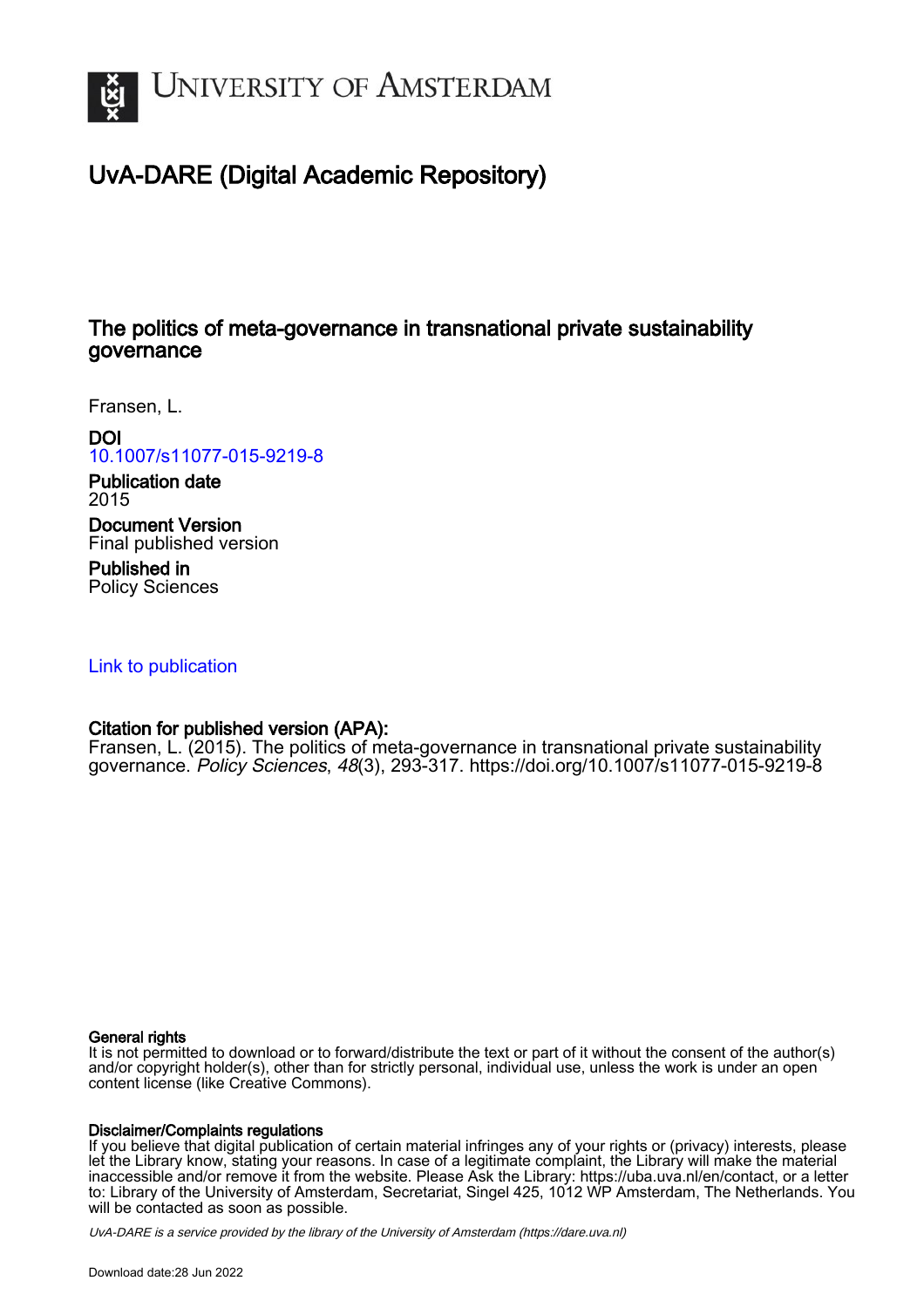RESEARCH ARTICLE



## The politics of meta-governance in transnational private sustainability governance

Luc Fransen<sup>1</sup>

Published online: 12 June 2015 © The Author(s) 2015. This article is published with open access at Springerlink.com

Abstract In order to address challenges resulting from interactions between transnational private sustainability standard organizations, initiatives emerge that meta-govern these standards. Contrary to prevailing understandings in public policy literature, such metagovernance initiatives are mostly run by nongovernmental rather than governmental actors. While literature presents the sustainability standards field as predominantly governed by one meta-governor, ISEAL, it is hardly recognized that, alongside ISEAL, rival metagovernance initiatives are proliferating. These initiatives occur in similar sectors and issue fields, use quite similar modes of meta-governance and interact with each other. This paper explains the multiple emergence of meta-governance in the governance of sustainability standards in agriculture. It shows how meta-governance efforts are developed by political coalitions of nongovernmental actors with divergent views on and priorities in making production more sustainable. It therefore reveals the mechanism through which metagovernance of coordination problems among cross-border self-organizing governance arrangements may end up reproducing these coordination problems, rather than addressing them.

Keywords Private standards · Meta-governance · Sustainability · Governance · Regulation - Competition - Coordination

In contemporary global governance, many issue areas are governed by various governance organizations at the same time. Not only do different spatial levels of governance interact in policymaking, but so do governance organizations on similar levels (Biermann et al. [2009\)](#page-23-0). Such interactions, authors hold, may either work in favour of the effectiveness of

 $\boxtimes$  Luc Fransen l.w.fransen@uva.nl

<sup>&</sup>lt;sup>1</sup> Department of Political Science, University of Amsterdam, Nieuwe Achtergracht 166, 1018 WV Amsterdam, The Netherlands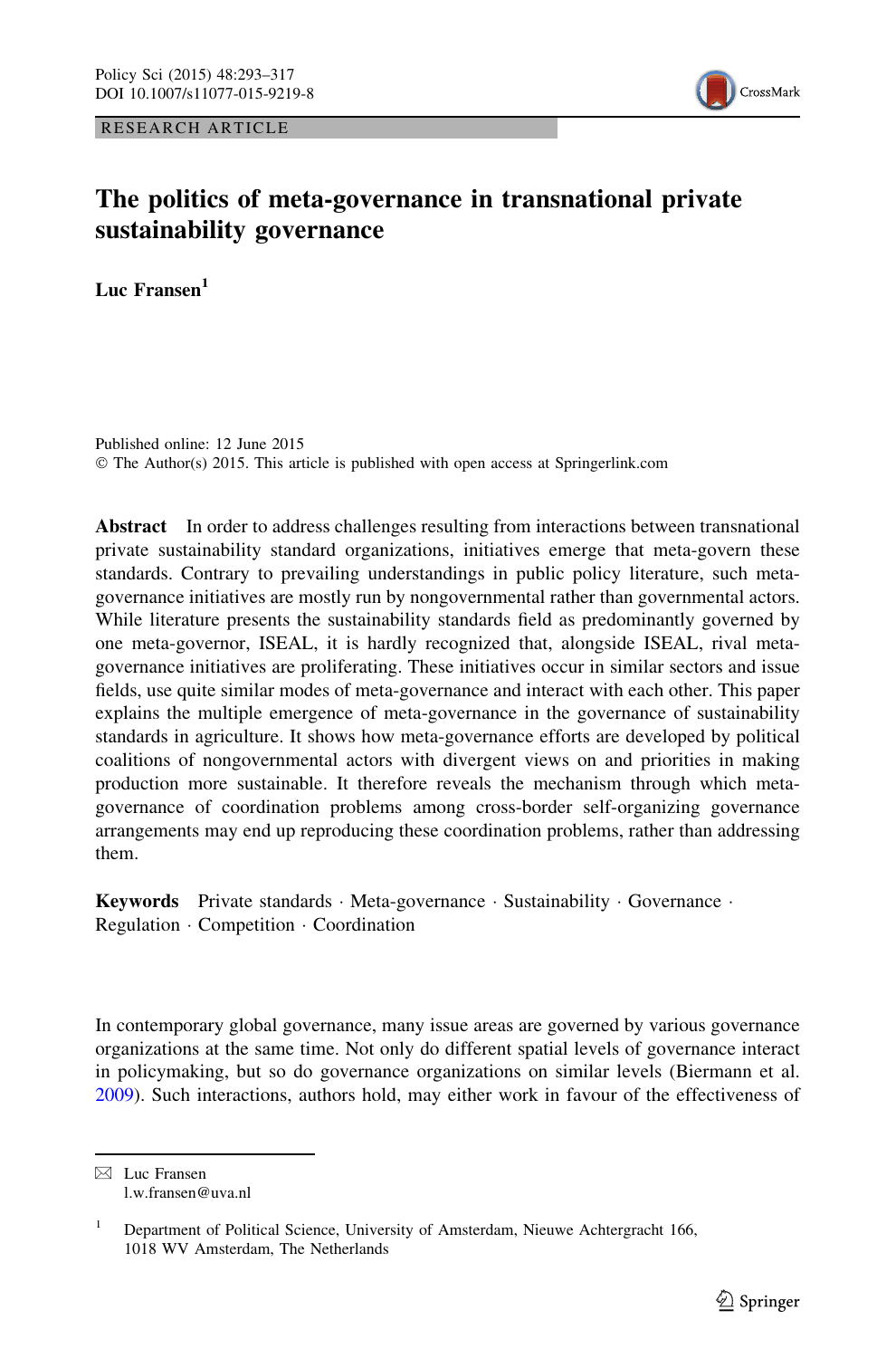governance or to its detriment (Keohane and Victor [2011\)](#page-24-0). One category of such governance interactions is the interaction between private sustainability standard organizations regulating social and environmental standards in global production chains, in for instance the forestry, tea, cocoa, coffee, and apparel sectors. These private standard organizations (PSOs) have proliferated in many sectors, and have often assumed competitive relationships with each other (Fransen [2011\)](#page-24-0).

The coordination problems that arise because of horizontal interactions among governance organizations may be addressed through so-called meta-governance. Public policy literature analyses different types, often focused on the capacity of governments to steer or even control network-, market- and participatory modes of governance (Peters [2010;](#page-25-0) Sørensen [2006\)](#page-25-0).

Recent literature, however, describes ways in which a private, nongovernmental form of meta-governance might steer interactions among PSOs in specific directions and possibly increase harmonization (Steurer [2013](#page-25-0); Derkx and Glasbergen [2014](#page-23-0)). The chief example referenced in the literature is the International Social and Environmental Accreditation and Labelling Alliance (ISEAL Alliance, or ISEAL), a membership organization for PSOs that includes among others Rainforest Alliance and the Forest Stewardship Council. Recent studies examine ISEAL's activities, contributing to the picture that ISEAL is the chief and reigning meta-governance initiative that meta-governs PSOs focused on sustainability (Auld [2014;](#page-23-0) Bernstein [2011;](#page-23-0) Dingwerth and Pattberg [2009](#page-24-0); Loconto and Fouilleux [2013;](#page-24-0) Marx and Wouters [2014](#page-24-0); Reinecke et al. [2012](#page-25-0)).

However, it is hardly recognized and theorized that alongside ISEAL, other efforts at meta-governance are proliferating. Such programmes often focus on issue areas and industries similar to those of ISEAL. These programmes therefore develop complex interactions with ISEAL, with each other, and with PSOs, their business members and civil society organizations (CSOs).

This paper addresses the question why private, nongovernmental forms of meta-governance addressing competition among PSOs, themselves proliferate and compete. Answering this question will, first, advance the literature on transnational private sustainability standards by more accurately portraying and explaining the prevailing complex dynamics of multi-layered governance in this issue field. Second, the paper contributes to a broader literature on the promise and perils of meta-governance, by showing how metagovernance may evolve when governmental organizations take the back seat. A selforganized, nongovernmental form of meta-governance addressing coordination problems may then reproduce the problems of the self-organized governance it is supposed to address. The paper shows how the diverging political agendas towards standardization among different categories of nongovernmental actors that engage in governance and meta-governance lead to this result. The paper therefore describes and explains a specific category of meta-governance failure, relevant for other issue fields in which meta-governance is required to steer coordination problems among market actors across borders. And it emphasizes the significance of political discord in the evolution of governance and meta-governance (cf. Jessop [2003](#page-24-0); Porras-Gómez [2014](#page-25-0)).

The analytical argument is developed based on a comparative case study of the private governance and meta-governance of sustainability issues of two agricultural commodities, based on original interview material, participatory observation and policy document analysis. The findings pertain to these cases, while allowing for development of an explanatory theory of the multiplicity of meta-governance that may be used for hypothesizing about transnational governance of economic practices crossing jurisdictional borders more generally.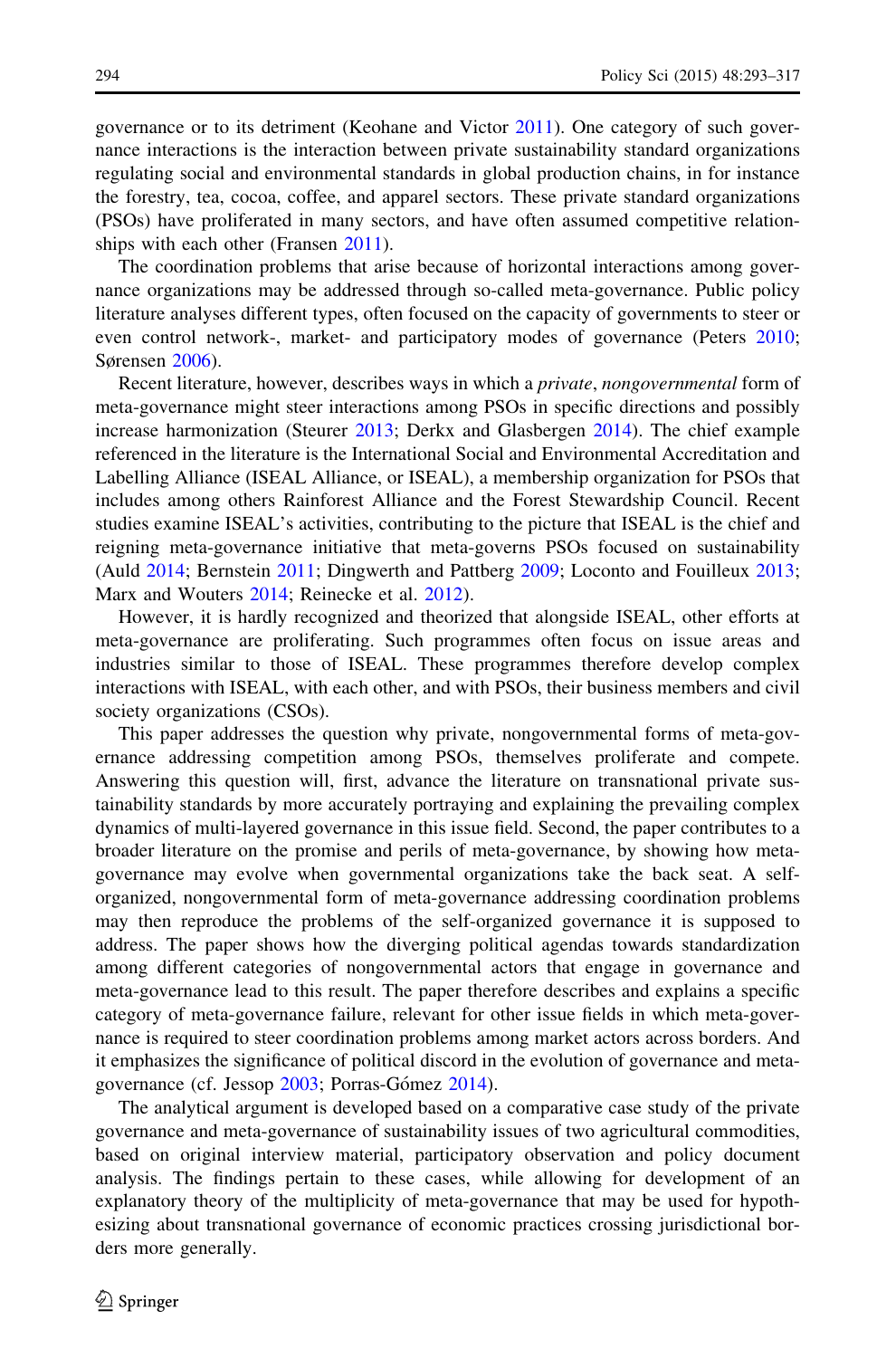The ''Conceptualizing meta-governance in light of transnational private sustainability governance's challenges'' section introduces literature on the meta-governance of transnational private sustainability governance and the approach of this study. The ''[Methodology](#page-9-0) [and methods'](#page-9-0)' section discusses the methodological approach. The '['Private sustainability](#page-10-0) [standards in agriculture](#page-10-0)'' section briefly introduces PSOs in agriculture. In ''[The proliferation](#page-11-0) [of nongovernmental meta-governance in agriculture](#page-11-0)'' section, the empirical cases that illustrate the argument are discussed. The final ''[Conclusion'](#page-22-0)' section offers a conclusion.

#### Conceptualizing meta-governance in light of transnational private sustainability governance's challenges

#### Proliferation of PSOs in transnational private sustainability governance

PSOs set social and environmental standards across borders, in particular in global production chains that run from developing to developed countries. Nowadays, they are primarily developed and governed by CSOs that have environmental and developmental advocacy goals (such as World Wildlife Fund and Solidaridad) and/or by industry representatives selling or branding end products (Potts et al. [2010](#page-25-0); cf. Porter and Ronit [2006](#page-25-0)). Business participants voluntarily apply PSOs' standards, which invoke commitment to a corporate responsibility agenda. The voluntary nature of the standards helps ensure compatibility with existing World Trade Organization (WTO) agreements. Moreover, by relying on third-party assessments of firm compliance, analogue to the technical standards of the International Organization for Standardization (ISO), PSOs moreover seek to circumvent a critique that the fox is guarding the henhouse (Kollman and Prakash [2002\)](#page-24-0).

Proliferation of and subsequent competition between PSOs emerges once different sets of actors create different standard-setting approaches within one issue area and/or industry. This is now the case in private sustainability standard setting for the production of coffee, cocoa, tea, apparel, forestry products, minerals, various resources used for biofuels and other products (Marx and Wouters [2014](#page-24-0)). This competition potentially has short- and medium-term consequences of concern for policymakers.

Fransen [\(2011](#page-24-0)) identifies five of these. First, private standard competition increases confusion among parties that are supposed to participate in, or, through their consumer decisions, support PSOs. Where organizations work with product labels, consumers and firms may not be able to distinguish different labels and may then doubt sustainability labelling as a whole. Second, implementation of different private standard-setting approaches may lead to contradictions between standard implementation requirements at industrial facilities. Third, different standards may increase costs of implementation for producers in developing countries. Fourth, competition between standards increases the costs for organizations that provide funding to PSOs, such as CSOs and governmental development agencies. Fifth, competition between PSOs may induce a race to the bottom, if organizations adjust standards and regulatory procedures downwards in order to attract firms that perceive demanding standards as costly.

#### Meta-governance in transnational private sustainability governance

Meta-governance is defined in the public policy literature broadly as ''the governance of governance'', and refers to the need to steer how governing takes place. This need is related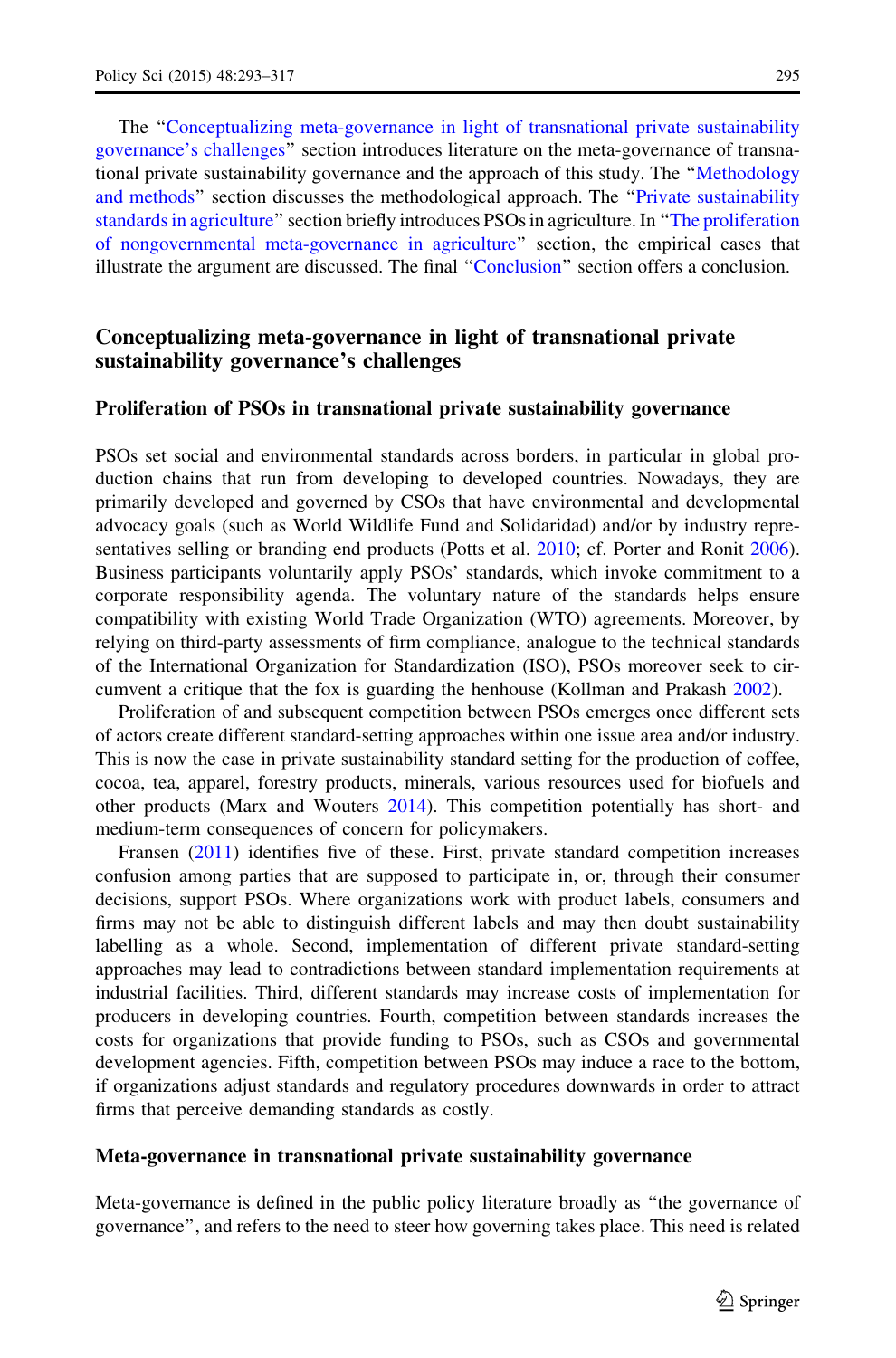to, first, broader failures at governing (Jessop [2003,](#page-24-0) [2011\)](#page-24-0), which may for instance result from oversimplifying the problem to be governed, erratic inference about the roots of problems, misfits between the scale of governance and the scale of problems, or coordination problems among governing parties. Second, meta-governance is invoked as a response to the more specific challenges of nonhierarchical modes of governance that have gained momentum in past decades as alternatives to hierarchical top-down steering by national governments. These modes may apply market mechanisms, involve network structures of exchange among policymakers, or participatory models of decision-making including citizens and interest groups (Peters [2009;](#page-25-0) Porras-Gómez [2014\)](#page-25-0). For this strand of literature, meta-governance therefore means the governance of self-governance, or, alternatively, the regulation of self-regulation or the organization of self-organization.

In addition, Jessop [\(2011:](#page-24-0) 113–116) identifies four modes of meta-governance: redesigning of markets so that incentives are better aligned and improve outcomes; constitutional design innovations that adjust the mandate and scope for action of relevant parties; redesigning of network relations so that interactions among relevant governing parties may become more efficient and effective; and interventions designed at promoting trust, loyalty and commitment among governing parties that smoothen governance processes.

Meta-governance of specifically transnational private sustainability governance is focused on *transnational* flows of economic exchange that are likely to exceed the jurisdictional borders of most governmental entities. Notably, it is performed to a considerable degree by *nongovernmental* organizations, with governmental organizations often refraining from substantial involvement in meta-governance beyond facilitation and funding. Furthermore, due to the *multiplicity* of PSOs, meta-governance is likely to be focused on coordination problems.

Table 1 depicts the types of meta-governance of transnational private sustainability governance identified in literature so far. Meta-governance may occur reflexively due to the actions of PSOs themselves. Increased recognition of successes and failures, and policy revisions as a result of comparison with peer PSOs can steer PSO interactions overall in the direction of more harmonization, or in the direction of sustained divergence (Overdevest [2010;](#page-24-0) Glasbergen [2011](#page-24-0)). But the literature also reveals that such reflexive actions may be limited in terms of the organizations involved or the substantive revisions made (Reinecke et al. [2012](#page-25-0)).

Studies, moreover, show that meta-governance of PSOs could occur through the efforts of national and international governmental institutions. Schleifer ([2013\)](#page-25-0), among others, describes how the European Union (EU) can stimulate PSOs to adjust their approaches in

|                                    | Nongovernmental                                                                                                                            | (Inter)governmental                                                                                        |
|------------------------------------|--------------------------------------------------------------------------------------------------------------------------------------------|------------------------------------------------------------------------------------------------------------|
| Reflexive/self-<br>directed        | Revisions by PSO policy makers, sometimes as<br>result of comparison with other PSOs<br>(e.g. Overdevest $2010$ ; Reinecke et al. $2012$ ) | Not applicable (because of<br>nongovernmental nature of PSOs)                                              |
| Directed at<br>multiple<br>parties | Nongovernmental meta-governance initiative,<br>i.e. ISEAL (e.g. Bernstein 2011; Auld 2014)                                                 | National public procurement policies;<br>EU background criteria (e.g. Schleifer<br>2013; Gulbrandsen 2014) |

Table 1 Meta-governance of PSOs in transnational sustainability governance, as discussed in the literature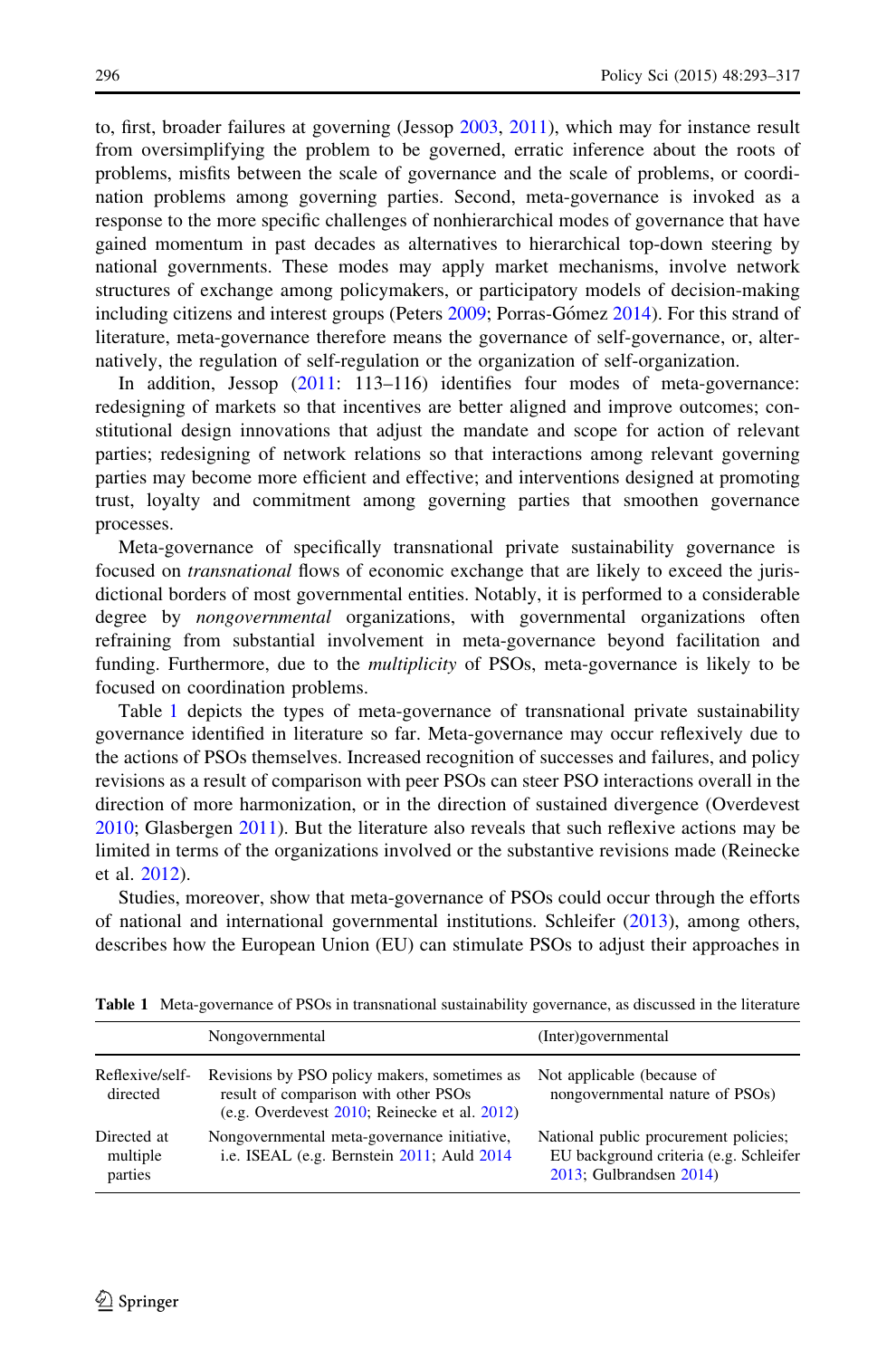certain sustainability issue areas by, for instance, creating background criteria for sustainable production to which businesses must adhere, and which may conform to alreadyexisting PSO standards. Similarly, governments can sometimes meta-govern PSOs through public procurement policies that set requirements for sustainable production of goods bought by governments (Glasbergen [2011](#page-24-0); Gulbrandsen [2014\)](#page-24-0).

The literature also recognizes limits to a governmental or intergovernmental role in meta-governance of particular transnational private sustainability standards that govern commodities connecting producers in the Global South to consumers in the Global North. As Bartley ([2003\)](#page-23-0) has noted, international institutions governing the global economy advance the free flow of goods across borders, and delimit political and judicial space for governments to contain or discriminate in flows according to their sustainability aspects. International trade agreements are relatively strong and extensive, relative to the scope and enforceability of existing international labour and environmental instruments. Trade agreements therefore may inhibit explicit meta-governance from governments on social and environmental issues, as interventions in PSOs governing cross-border trade relationships may be viewed as promoting barriers to trade, and therefore, protectionism. And, similarly, explicit governmental preference for particular types of PSOs inside the EU and the United States (US) can be legally challenged with reference to competition policy regulations within these jurisdictions. The result is that the governmental and intergovernmental meta-governance of PSOs that govern globally spanning production chains has so far been covert and indirect. Governments and intergovernmental organizations have funded initiatives of nongovernmental efforts towards meta-governance, have facilitated various categories of nongovernmental actors coming together on a meta-governance effort, and have given political support to meta-governance efforts to address PSO competition (Derckx and Glasbergen [2014\)](#page-23-0). But more substantive decisions on the scope and content of meta-governance are left to nongovernmental actors.

Possibly as a result of this, the literature identifies a third form of meta-governance as largely predominating, next to reflexive meta-governance and (inter-)governmental metagovernance. Here, nongovernmental organizations develop meta-governance institutions and initiatives to address coordination problems among PSOs, sometimes funded or facilitated by governmental organizations such as development agencies or intergovernmental agencies (Derckx and Glasbergen [2014](#page-23-0)). Meta-governance tools are created in a policymaking setting that is inclusive to (at least some) parties already engaged in private standard setting, and tools are applied voluntarily. In this category, ISEAL receives exclusive attention in the literature (Auld [2014;](#page-23-0) Bernstein [2011](#page-23-0); Dingwerth and Pattberg [2009;](#page-24-0) Loconto and Foullieux [2013;](#page-24-0) Marx and Wouters [2014](#page-24-0); Reinecke et al. [2012\)](#page-25-0).

#### Multiplicity in meta-governance of transnational private sustainability governance

However, in various industries where PSOs compete over sustainability standard setting, ISEAL is not the only meta-governor. Instead, various programmes parallel to ISEAL aim to meta-govern similar sustainability issues and PSOs. These programmes have existed for quite some time next to each other, mostly without engaging in elaborate forms of coordination or collaboration. The possibility of such meta-governance proliferation has been discussed some years back in the literature (Mutersbaugh [2005](#page-24-0)), but has never been explored further empirically nor theorized more elaborately. Figure [1](#page-6-0) offers a stylized overview of contemporary nongovernmental meta-governance programmes in transnational private sustainability governance. It includes actors subject to standardization and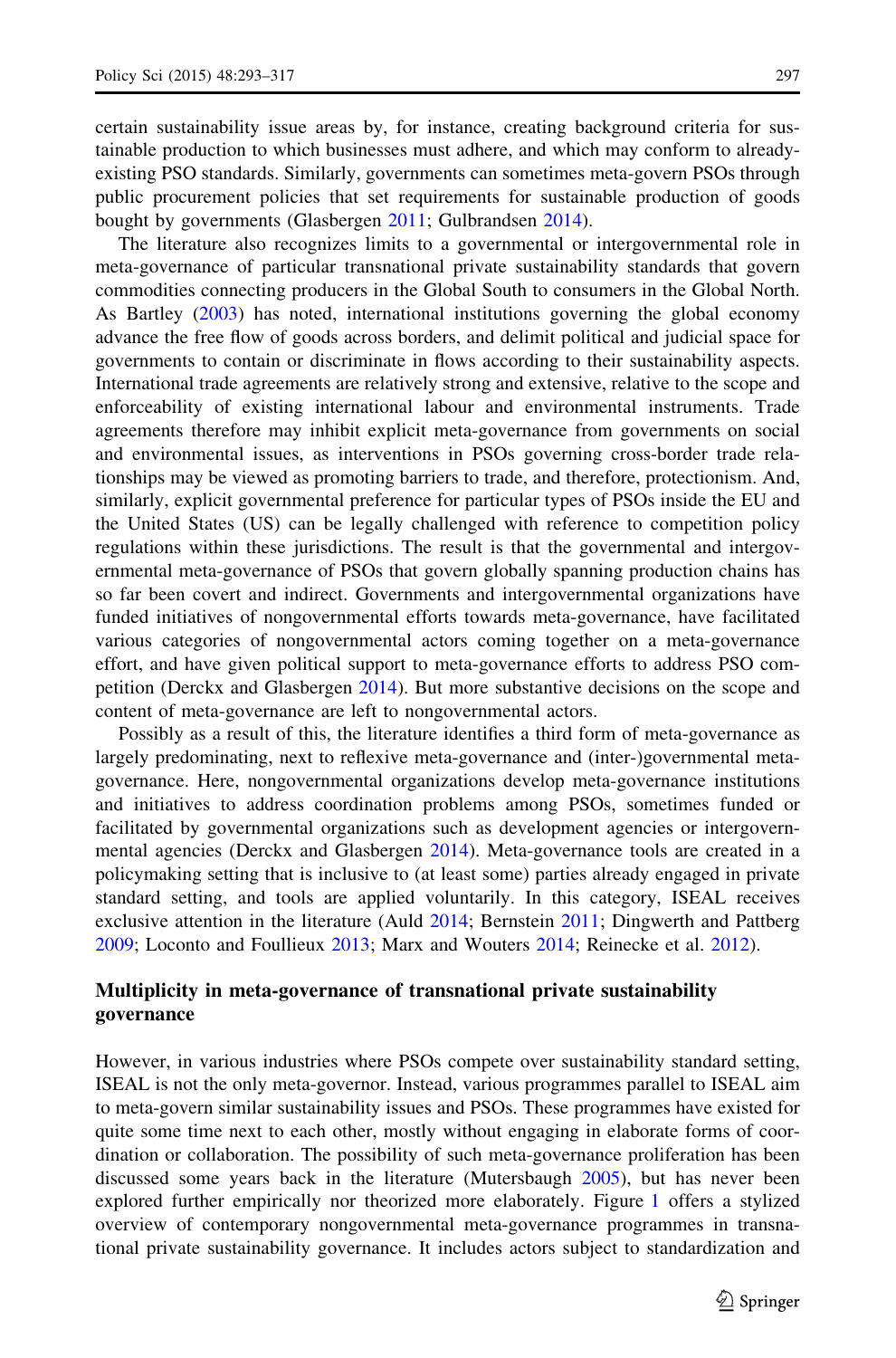<span id="page-6-0"></span>

Fig. 1 Standardization and meta-governance in transnational private sustainability governance

their mutual formal institutional relations (including governance functions and recurring trade patterns). For now, the figure brackets the possible institutional relations between these actors on the one hand and the meta-governance initiatives on the other, as these will be explored in the next sections.

Nongovernmental meta-governance of private sustainability standard setting so far has predominantly been analysed either through a sociological-ideational lens, or through a more rationalist-economic and problem-solving lens (cf. Peña [2014](#page-25-0): 5). Accordingly, emphasis is on ISEAL's role in promoting norm convergence among and legitimacy for PSOs, or on its role in addressing the coordination problems inherent to multiple PSOs focusing on similar issues (cf. Marx and Wouters [2014\)](#page-24-0). Bernstein [\(2011](#page-23-0)) for instance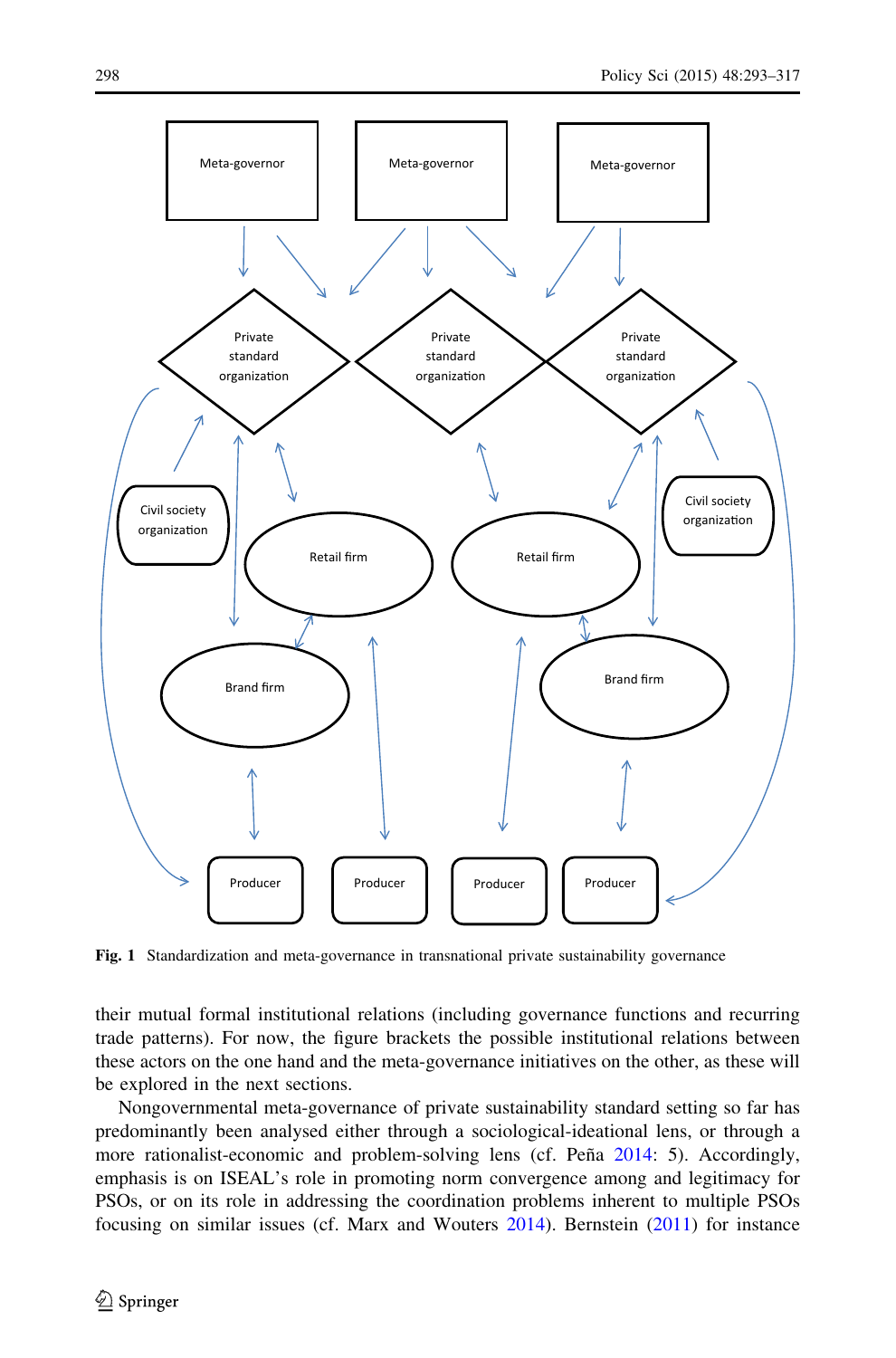focuses on ISEAL's efforts to create norms for appropriate governance among PSOs in terms of accountability, inclusiveness and transparency in standard setting (cf. Dingwerth and Pattberg [2009](#page-24-0)). Meanwhile, Auld [\(2014\)](#page-23-0) discusses ISEAL in terms of its ability to manage policy- and problem-interactive effects resulting from the issue boundaries set by PSOs' advancing sustainability (cf. Steurer [2013\)](#page-25-0).

Recently, the literature also offers a view of ISEAL's practices that focuses on political dimensions. Rather than emphasizing the problem-solving aspect of meta-governance, it discusses how meta-governance like ISEAL's may involve particular political perspectives on the definition and organization of sustainability practices. And rather than describing meta-governance as part of a macro-structure of norms, it views meta-governors as actors with ideas, strategies and organizational interests in their own right. Ideological differences, contentiousness of policies, divergence of political agendas and power thus play a more prominent role in interpreting meta-governance (Loconto and Fouilleux [2013](#page-24-0); Reinecke et al. [2012](#page-25-0); cf. Glasbergen [2011](#page-24-0): 204).

These studies therefore implicitly recognize that ISEAL advances a particular view on sustainability standard setting that may be rivalled by contending views. Moreover, part of ISEAL's purpose is to cater to particular organizational needs that may not be agreed to nor be acknowledged by all relevant actors involved in making global production chains sustainable. Still, none of these studies devotes much attention to the possibility that other meta-governors might arise challenging the position of ISEAL. Willingly or unwillingly, therefore, all articles discussed in this review paint a picture of ISEAL and their PSO members as being in the driving seat of meta-governance.

Why are there many meta-governors addressing coordination among PSOs and not one? It would be tempting to attribute the proliferation of meta-governance initiatives chiefly to the nongovernmental type of meta-governance, which may invite meta-governance by a multitude of nongovernmental actors. However, we should bear in mind that globally spanning cross-border flows, such as the production chains subject to governance by PSOs, might be equally hard to meta-govern uniformly and cohesively by governmental organizations. Even intergovernmental organizations with a broad geographic and political reach such as the different branches of the United Nations (UN), the WTO and the intergovernmental development banks are known to develop conflicting, contradicting or overlapping policies and instruments towards the meta-governance of state behaviour in many issue areas (Alter and Meunier [2009\)](#page-23-0). The intergovernmental meta-governance of sustainability issues as addressed in state policies is arguably as fragmented as the competitive field of PSOs focused on sustainability policies of businesses (Biermann et al. [2009\)](#page-23-0).

We may also expect multiplicity as a result of meta-governance taking place at different scales (local, national, regional), or through different modes of meta-governance (e.g. market design focused versus network design focused) being employed (cf. Jessop [2011\)](#page-24-0). But as we will see below, there is not that much variation in the scale of metagovernance nor in the modes of meta-governance. Most meta-governance initiatives discussed below have a similar mix of facilitative support from governments and practical control of the meta-governance agenda by nongovernmental actors, and focus on one or more categories of sustainable practices for commodities. And most meta-governance initiatives effectively mix efforts at re-designing networks of policymakers with efforts at market design in terms of their mode of meta-governance.

Prevailing understandings in the PSO-focused literature also have difficulty coming to terms with persistent meta-governance multiplicity and the coordination problems that may result from it. From both a rationalist problem-solving perspective and a sociologicalideational perspective, there is no logical foundation for the persistent existence of various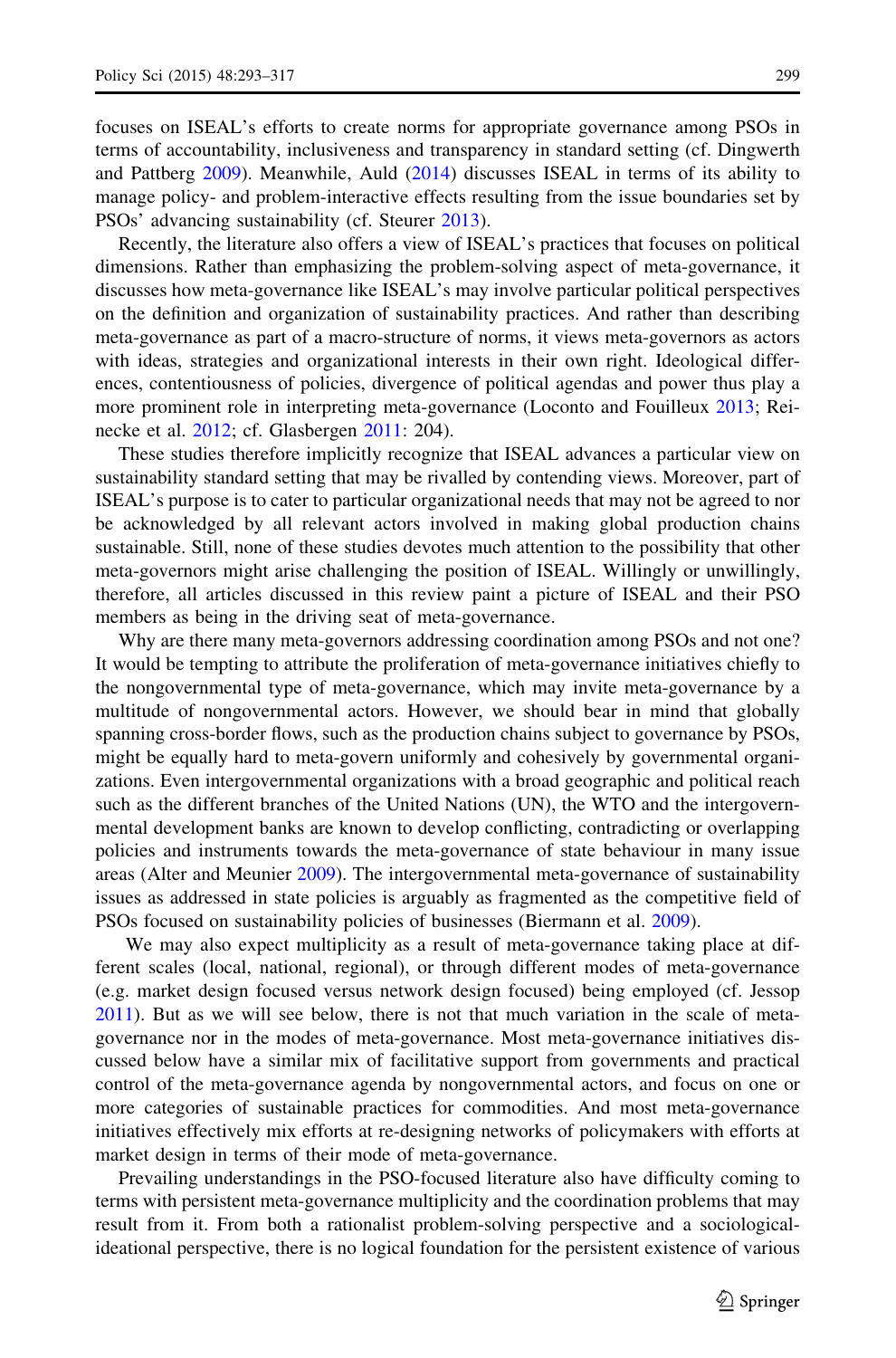meta-governors making similar interventions focused on the same issue. In both accounts of meta-governors as problem-solving devices and as legitimizing forces, meta-governance programmes would be most likely to converge. Alternatively, they would through interaction divide labour in a way that would be conducive to coordination and learning among PSOs (Zeitlin [2011\)](#page-25-0), or at least re-focus activities so that duplicity would lessen. Each meta-governance initiative could then effectively occupy its own niche in terms of interventions directed at PSOs (Abbott et al. [2013\)](#page-23-0).

#### The politics of meta-governance multiplicity

This paper advances a viewpoint that follows up on the political perspective of metagovernance previously discussed. It connects these insights to literature that has previously dealt with political interactions in and among PSOs, and in the organization of transnational production chains. This approach also draws from a perspective on metagovernance from the broader public policy literature, emphasizing the interests of actors engaging in governance and their struggle in shaping governance according to their preferences (Jessop [2003;](#page-24-0) Porras-Gómez [2014](#page-25-0)). Particularly relevant here is Bob Jessop's observation that governance *and* meta-governance *alike* involve "the organization of the conditions of governance in terms of their structurally inscribed strategic selectivity, i.e., in terms of their asymmetrical privileging of some outcomes over others'' ([2003:](#page-24-0) 13, emphasis added).

Accordingly, a given set of private sustainability standards is a manifestation of a political perspective on sustainability, developed and governed by a coalition of actors all with their own particular stakes in the industry and the issue area, which they try to defend or advance by being standard setters and governors (Bartley [2007](#page-23-0); Jenkins [2002](#page-24-0)). The proliferation of different PSOs presenting different sustainability perspectives for industries signifies diverging views on what is appropriate standard setting (cf. Reinecke et al. [2012\)](#page-25-0). Notably, actors' viewpoints may differ if they represent a corporate or a civil society interest, a public or private sector interest, or a developed or a developing country interest (cf. Dingwerth [2008;](#page-24-0) Jenkins [2002\)](#page-24-0).

In addition, studies emphasize intra-industrial frictions that structure PSO emergence, proliferation and interactions (Bartley [2007](#page-23-0)). Following approaches to geography and political economy, emphasis is on possible conflict and differences in interest among firms: horizontally in competitors' markets and vertically in (cross-border) production chains (Gereffi et al. [2005\)](#page-24-0). Depending on issues of power and redistribution, such as who generates the highest profit, who has key access to end markets, and who has access to scarce resources such as raw materials, firms may prefer different PSO approaches. Or they may prefer to follow certain firms into a particular PSO, while staying away from others. Private standards are intertwined with such competition and supply chain considerations because implementation of private standards affects both reputation in horizontal competitive markets and vertical buying–selling relationships (Gereffi et al. [2005](#page-24-0): 85). Accordingly, studies of the politics of transnational private sustainability governance particularly stress differences in the stakes of retail-focused firms, branding-focused firms and bigger and smaller producers in forestry, apparel and agriculture (Bartley [2007;](#page-23-0) Mutersbaugh [2005\)](#page-24-0).

If the direction of transnational private sustainability governance taken by PSOs matters to actors, then it is only logical that meta-governance also is of concern to them, as it may advance or diminish the space for particular approaches to sustainability. Meta-governors, much like PSOs, should be analysed in terms of the actors that play a role in developing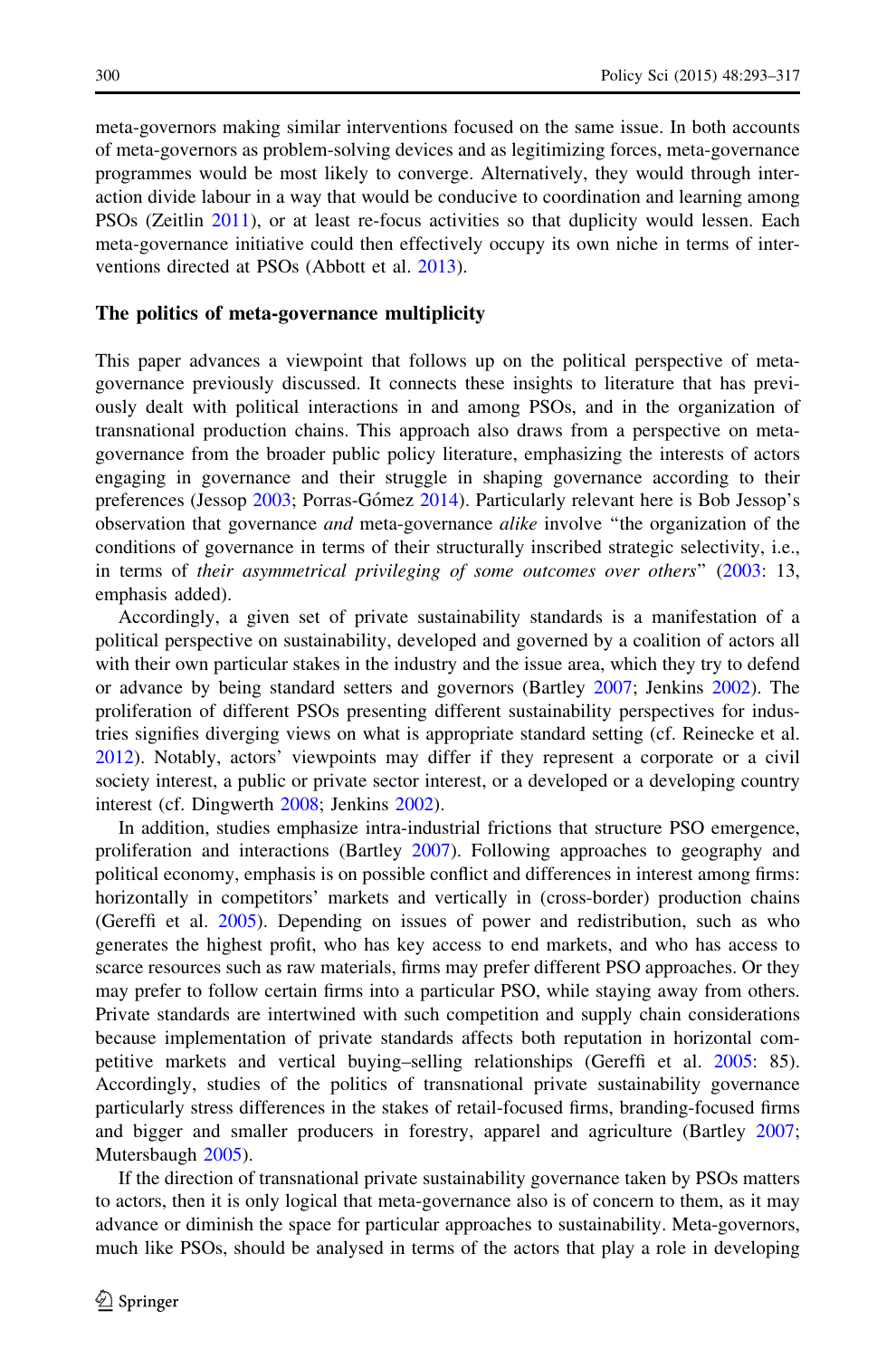<span id="page-9-0"></span>them, the specific approach to governance and the priorities set for the sustainability issue at hand. By demonstrating how substantially divergent views on what is appropriate governance relate to such political-economic positions, we are able to theorize why metagovernors proliferate and persistently attempt to govern PSO interactions in different ways.

The empirical sections below describe the emergence of multiple meta-governance programmes in transnational private sustainability governance of the coffee and cocoa sectors and reveal the recurring interactions among meta-governors that result from it. As we will see, multiple meta-governance programmes arise as a result of divergent objectives among global retailers, large product brand owners, technical standard setters and professionals representing PSOs. These actors' perspectives differ depending on their priorities in terms of developing more sustainable production. This leads them to different diagnoses of the challenges of PSO interactions, and to persistent support for different meta-governance solutions.

#### Methodology and methods

This study uses a combination of deductive and inductive logic to specify the research approach, analyse the empirics and arrive at conclusions. For the study of the origins of multiplicity in meta-governance in transnational private sustainability governance, it focuses on the field of sustainable agriculture. This is one of the key sectors discussed in transnational private sustainability governance literature, and one of the central concerns of ISEAL. Because of this focus, descriptive empirical claims can be examined deductively, in particularly testing the claim in literature that ISEAL is a central meta-governor. By researching in particular cocoa and coffee production in the agricultural sector, dynamics in two important and broadly studied commodities of transnational private sustainability governance are illuminated. For the purpose of examining descriptive claims on metagovernance, these commodities serve as crucial cases, or in Gerring's ([2007:](#page-24-0) 120–121) terminology, as disconfirmatory cases. The following meta-governance initiatives are analysed: ISEAL, the Common Code for the Coffee Community (4C), the Dutch Sustainable Trade Initiative (Initiatief Duurzame Handel, IDH), the Global Social Compliance Programme (GSCP) and the European Committee for Standardization (Comité Européen de Normalisation, CEN).

Through a focus on coffee and cocoa, causal claims of this study are developed inductively. An inductive research approach is considered appropriate since the phenomenon to be explained is new, deviant from prevailing expectations in the literature and currently under-theorized (George and Bennett [2005](#page-24-0): 74). On the one hand, for the purposes of the causal story, coffee and cocoa serve as representative commodities for the field of sustainable agriculture, where for most commodities three meta-governors exist side by side (IDH, GSCP and ISEAL). Information on these initiatives and their interrelation therefore could be generalizable throughout the sector. On the other hand, in both cocoa and coffee, additional meta-governance initiatives have arisen (CEN and 4C, respectively). This means that coffee and cocoa serve as more extreme cases in terms of the value of the dependent variable (proliferation of meta-governance). This makes generalizability and representativeness questionable, but importantly, it allows for more openended exploration of causal mechanisms underlying emergence of meta-governance initiatives (Gerring [2007](#page-24-0): 104–105). Cocoa and coffee are interdependent cases for the emergence of IDH, GSCP and ISEAL, and largely independent cases in terms of the rise of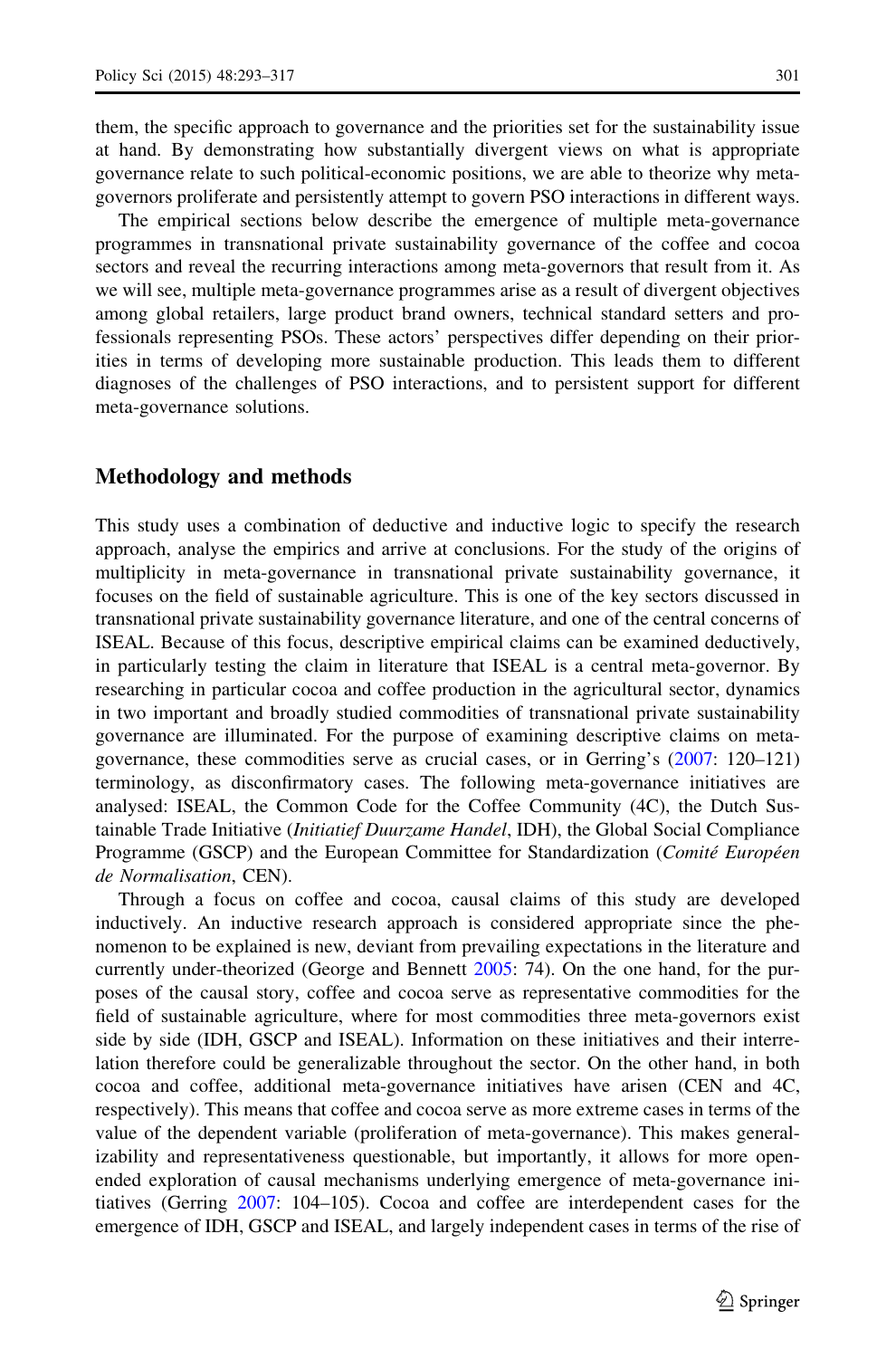<span id="page-10-0"></span>CEN and 4C. For this reason, there is a wealth of within-case and across-case observations that may be used for analysis.

Process tracing is used next to comparative logic to inductively develop the causal argument about proliferation and duplication in meta-governance (George and Bennett [2005\)](#page-24-0). Comparative logic allows particularly for identification of variance in actor's viewpoints on and interests in sustainability and activities towards meta-governance. Process tracing serves the identification of decision-making processes and interactions in and among firms, CSOs, PSOs and meta-governance initiatives, as evidenced in the empirical narrative provided in subsequent sections.

The analysis is based on 35 semi-structured interviews with representatives of metagovernors, PSOs, firms, CSOs and government, who were selected for their varying roles in setting up and participating in various meta-governance initiatives. The majority of these interviews were conducted between May 2011 and July 2013. Interviews covered the origins of meta-governance, the actors involved in setting up the initiatives, respondent perspectives on meta-governance and sustainability, the relationship among PSOs and the relationship among meta-governors. Additional interview material from 2006 to 2008 was used, adding further insight into the genesis of meta-governance arrangements. This material was originally gathered for a different research project on private sustainability governance, but respondents were asked broadly similar questions. Interviews were transcribed and then hand-coded for information allowing process tracing of decision-making and unfolding events among PSOs and meta-governors.

Parallel to interviewing and interview data analysis, publicly available policy documents of all mentioned actors, dating between 2002 and 2013, were studied and similarly hand-coded. Insights from participant observation during four public professional workshops and conferences, attended between September 2008 and July 2013, are used to further validate the observations taken from the data.

An inductive set-up means that theory is generated, and the explanation follows from empirical analysis, rather than preceding it. The results serve as findings with regard to the selected cases and as propositions for a wider field of meta-governance of cross-border economic and sustainability issues. While research partially relying on process tracing may not always allow us to fully rule out competing explanations that could have been unearthed as alternatives to the presented theory (George and Bennett [2005](#page-24-0): 220–222), empirical stages in the process leading to the outcome of analytical interest may be discussed in light of possible alternative theoretical interpretations. The empirical sections below will devote attention to such competing interpretations in some key stages of the narrative, and will argue that the inductively developed theoretical framework offers the most plausible interpretation.

#### Private sustainability standards in agriculture

Agricultural commodities have been subject to transnational private standardization inspired by four distinct agendas. First, beginning in the 1980s, various standards emerged that raised the bar on food safety issues, as a result of increased consumer concern about health effects and about the increasingly global organization of food product chains, including, among others, the various good agricultural practices (GAP) now organized by the GlobalGAP standards body. Generally, this standard-setting process has been driven and controlled by the largest European and American retailers (Wouters et al. [2012\)](#page-25-0).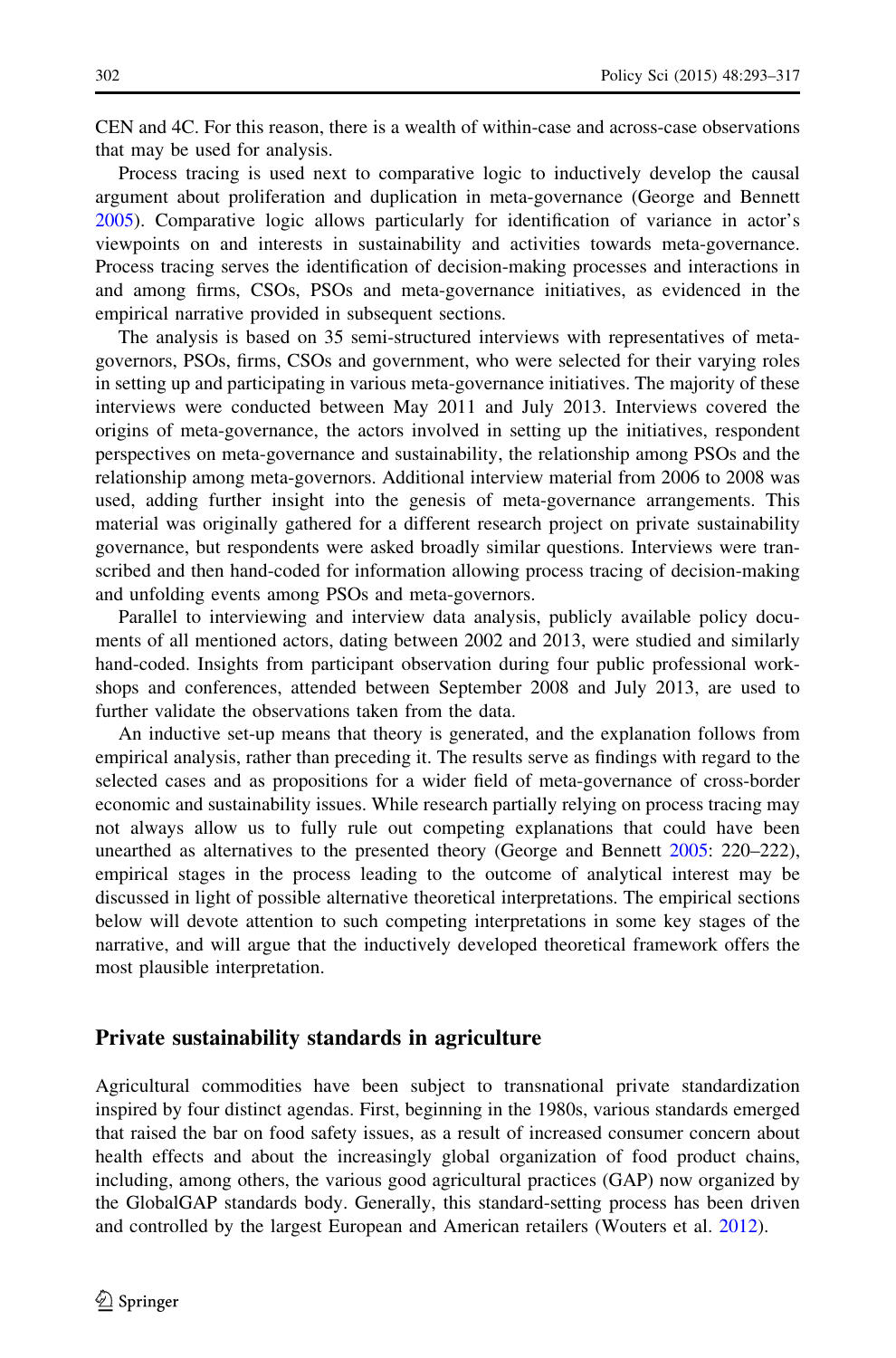<span id="page-11-0"></span>Second, agricultural chains have been subjected to attention from CSOs seeking to use cross-border trade as levers for more equity between Northern and Southern economic activity, and the application of social and environmental standards. The alternative trade movements that eventually led to the Fairtrade label began to work towards trading products under more equitable terms as early as the 1960s, offering a price premium to small and poor producers in developing regions. Political debates about globalization, and the increased popularity of ''corporate responsibility'' as a term denoting firms' progressive activities, spurred a movement to bring these standards into mainstream business. The global organization of various national fair trade standards into the Fairtrade Labelling Organization (FLO) went hand-in-hand with this shift (Raynolds and Long [2007\)](#page-25-0).

Third, environmental conservation groups contributed to private standardization. Their focus was either on particular animal species or the conservation of the rainforest, through for instance the Smithsonian Center's Bird Friendly label. Other CSOs concerned about the usage of pesticides and hormones developed organic labels for sustainably grown coffee. Organic labels proliferated nationally, and in the end became organized globally in the International Federation of Organic Agriculture Movements (Auld [2010\)](#page-23-0).

Fourth, industry players that sought to respond to increased demands for corporate responsibility in food production also developed mainstream, industry-focused sustainability standards, together with CSOs that wanted to assist in mainstreaming sustainable production. Utz Kapeh, later renamed Utz Certified, was developed by Dutch retailer Ahold alongside developmental NGOs and focused on large coffee roasters and retailers in Europe. In the US, the Rainforest Alliance (RA) catered to industry players as well (Kolk [2011\)](#page-24-0). Recently, the demand for biofuels spurred the development of standards for energyproducing crops, including commodities that can also be used as food ingredients (Schleifer [2013\)](#page-25-0).

Subsequently, coffee, cocoa and tea became the most prominent products for standard proliferation and competition. Arguably the most substantial contribution to standard proliferation was made by fair trade- and corporate responsibility-inspired standards for socio-economic and environmental conditions of production.<sup>1</sup>

#### The proliferation of nongovernmental meta-governance in agriculture

This section illustrates how meta-governance programmes have proliferated and traces the emergence of and interaction between different initiatives. Table [2](#page-12-0) gives for advance reference a stylized overview of the empirical argument below by matching actors, perspectives and stakes to particular meta-governance initiatives.

#### PSOs and their ISEAL Alliance

ISEAL Alliance emerged out of discussions among representatives of PSOs, CSOs and academics in 1999. PSOs recognized similarities in approach and organization of standard setting across issue areas and sought a common platform to stimulate learning based on practice. In addition, PSOs sought an organization to represent their common interests on the governmental and intergovernmental level, and to private parties. Since PSOs take a position somewhere in between the WTO, the ISO, the UN agencies and secretariats

<sup>1</sup> Food safety concerns were less salient there than in fresh produce categories of food. Both animal protection and organic-certified products developed a market niche.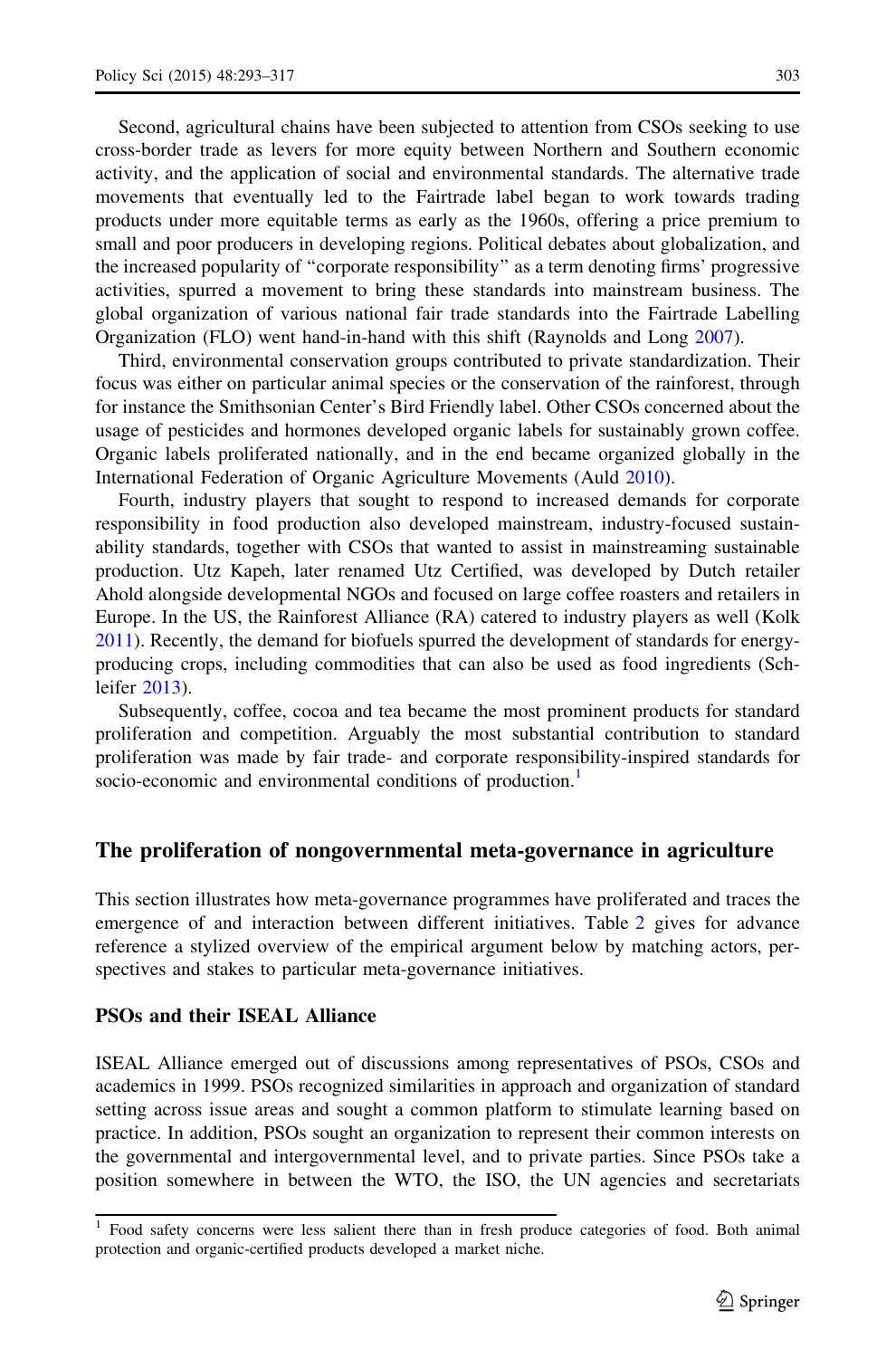| Brand firms                                           | Retail firms                                                            | Technical standard<br>professionals                     | Private sustainability standard<br>organizations                                  |
|-------------------------------------------------------|-------------------------------------------------------------------------|---------------------------------------------------------|-----------------------------------------------------------------------------------|
| Perspective on coordination problem                   |                                                                         |                                                         |                                                                                   |
| Competition<br>barrier to scaling<br>up certification | Competition complicating<br>buying decisions and<br>compliance policies | Competition leading<br>to brand and retail<br>confusion | Competition negatively<br>affecting credibility and<br>effectiveness of PSOs      |
| What is at stake?                                     |                                                                         |                                                         |                                                                                   |
| Brand supply<br>chain security                        | Retail sales and reputation                                             | Market for standard<br>services                         | Support and funding for PSOs                                                      |
|                                                       | <i>Proposed modes of meta-governance</i> (cf. Jessop 2011)              |                                                         |                                                                                   |
| Market-design;<br>network-design                      | Market-design                                                           | Market-design                                           | Market-design; network-design;<br>trust-building interventions                    |
| Specific interventions                                |                                                                         |                                                         |                                                                                   |
| <b>Baseline</b><br>standards;<br>roundtables          | Benchmarking and<br>comparison                                          | Baseline standards                                      | Standards for standard setting;<br>roundtables; comparison;<br>community building |
| Corresponding initiatives                             |                                                                         |                                                         |                                                                                   |
| 4C; Sustainable<br>Trade Initiative<br>(IDH)          | Global Social Compliance<br>Programme                                   | <b>CEN</b> Cocoa<br>standard                            | ISEAL                                                                             |

<span id="page-12-0"></span>Table 2 Actors, agendas and meta-governance

dealing with the environment and sustainable development, and bilateral and multilateral development donors, PSOs looked for representatives to defend and advance their positions in these forums.

After 2000, ISEAL began to combine these functions as an NGO with PSOs as members, first predominantly for Fairtrade, organic certifiers, the Marine Stewardship Council, and the Forest Stewardship Council, but later on for more PSOs (Bernstein [2011](#page-23-0); Loconto and Fouilleux [2013](#page-24-0)). Collaboration and learning was principally to be focused across sectors and issue areas, but potentially ISEAL would also be able to function as a springboard for harmonization and coordination among competing PSOs in specific sectors. The most eyecatching initiative along this line was the development of a discussion platform for sustainable agriculture certification, the Social Accountability in Sustainable Agriculture project (SASA), which studied possibilities for harmonization among fair trade, organic and mainstream business standard labels and finished in 2004 (Mutersbaugh [2005\)](#page-24-0).

In the course of the 2000s, ISEAL began meta-governance by developing standards for good practice for the development and operation of PSOs. These *meta-standards* (or: standards about standard setting) have directly applied to its members, and have also served as a template for appropriate standard setting beyond them (Bernstein [2011](#page-23-0)). Currently, ISEAL meta-standardizes standard development, compliance assurance, standard governance and standard evaluation. It has also recently agreed on credibility principles, which describe what core values underlie appropriate forms of private sustainability standard setting (ISEAL [2013a](#page-24-0)). By doing this, ISEAL arguably engages in market design as meta-governance: creating a divide within the market for PSOs between its own members and others, where the former is deemed to be more credible and leading in terms of fairness and effectiveness. Second, ISEAL, through a host of recurring annual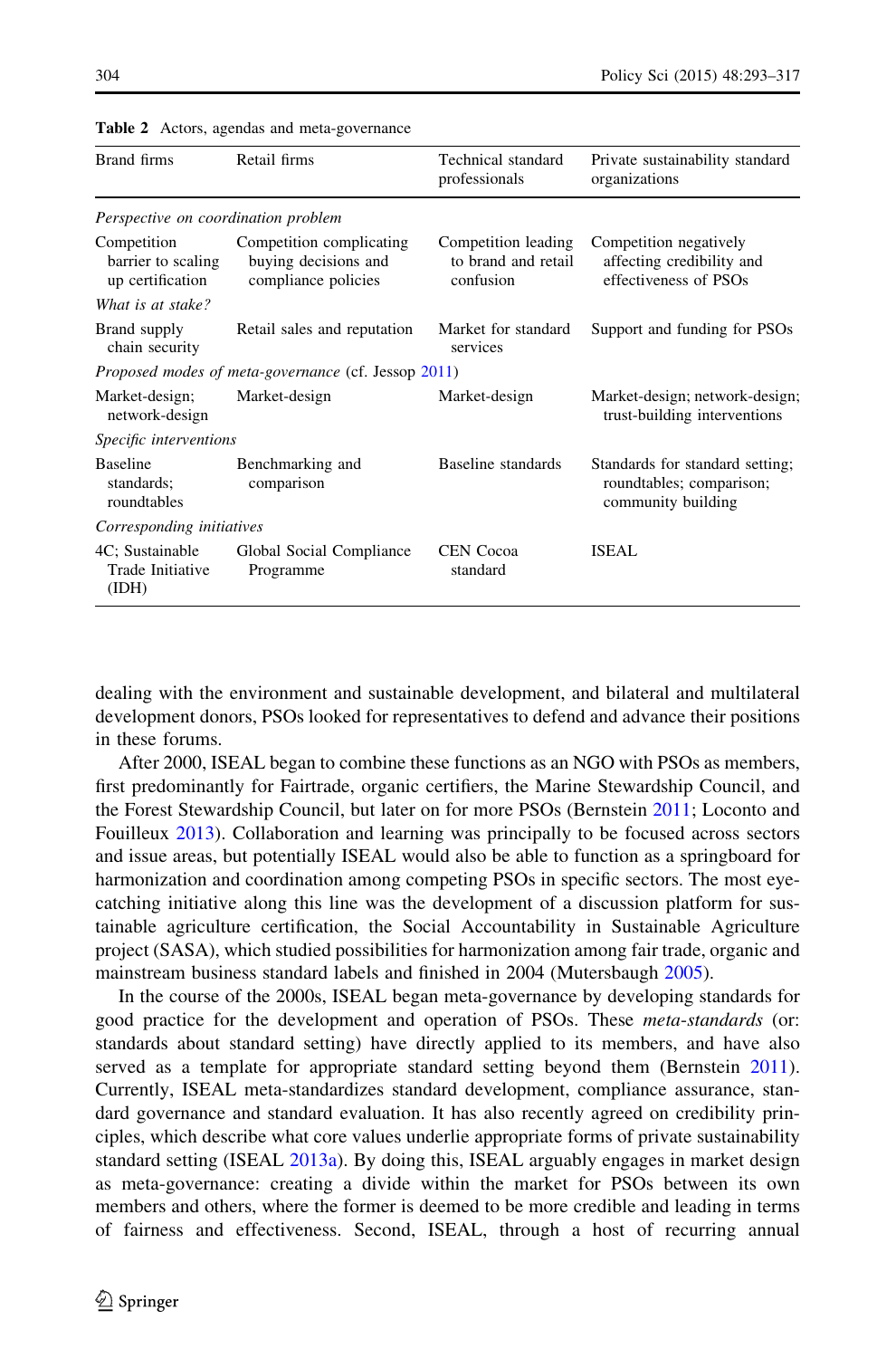conferences and meetings, and social media tools, seeks to bring together what it calls the ''standard community'' (ISEAL [2011\)](#page-24-0). It therefore also organizes interventions aimed at increasing trust, as a mode of meta-governance that promotes PSO policymakers sense of belonging and like-mindedness.

Members of ISEAL observe PSO competition as a problem of effectiveness for PSOs and as a reputation challenge for the PSO "sector" as a whole.<sup>2</sup> This is why for agriculture, ISEAL has recently also opted for a network design mode of meta-governance. It organized a roundtable for Utz, Fairtrade and Rainforest Alliance to discuss ways to scale up coordination, leading to a joint statement (ISEAL [2011](#page-24-0)). These organizations agreed not to criticize each other publicly anymore. In addition, they signed up for a pilot project involving shared training of auditors and a commitment to further investigate how to reduce the unhelpful consequences of implementation overlap at production facilities in various product categories. Coordination also revolves around the language of standards, in particular with regard to the issue of ''living wage''. In terms of harmonization of the kind that could prevent overlapping monitoring and enforcement, the main barrier, respondents agree, has now become the difference in auditing systems, with Utz and RA relying on quite similar accredited third-party audit companies, while FLO is sticking to its own auditing organization FLO-Cert.<sup>3</sup>

However, as respondents also note, the peculiar organizational structure of ISEAL creates a dilemma with regard to coordination of both a network-design and a marketdesign type. As a membership organization, it cannot run too far ahead of its base. Since many PSO members consider it appropriate to defend their unique features in comparison with their competitors, ISEAL staff cannot develop coordination efforts that are too isomorphic.<sup>4</sup> For similar reasons, it is out of the question to use approaches to harmonization that would lead to clear statements about which ISEAL member is ''better'' or ''more fair'' than the other. ISEAL staff needs to stay within the boundaries of establishing what is good practice (and ask its members to abide by this). As a respondent notes ''ISEAL does not rule who among us is the best, it is there to emphasize that we [as its members] all have something to add through our different approaches.".<sup>5</sup>

Ultimately, ISEAL aims to increase positive recognition among the audience that grants authority to PSOs. This may principally consist of final consumers (especially in case of PSOs with consumer labels), retail and brand firms, national and local governments (especially if they procure goods standardized by PSOs) and international organizations (which can either further PSOs' causes or not get in the way of their efforts). Finally, donor organizations are significant. The vast majority of full ISEAL members currently depends on financing from governmental and intergovernmental development donors. ISEAL itself also receives substantial funding from such sources. Indirectly, among other things, these donors promote impact evaluation, so PSOs must have something to show for their efforts at the farm, plant and factory levels in terms of sustainability. In terms of PSO competition, donors also require continued commitment and progress towards reducing the harmful consequences of standard proliferation.<sup>6</sup>

<sup>2</sup> Interviews with PSO representatives, June 2011; June 2012.

Interviews with PSO representatives, June 2012; June 2013.

<sup>&</sup>lt;sup>4</sup> Interviews with PSO representative, June 2011; brand representative, November 2011.

<sup>&</sup>lt;sup>5</sup> Interview PSO representative, June 2011.

<sup>6</sup> Interviews with evaluation consultant, June 2012; donor representative, June 2013.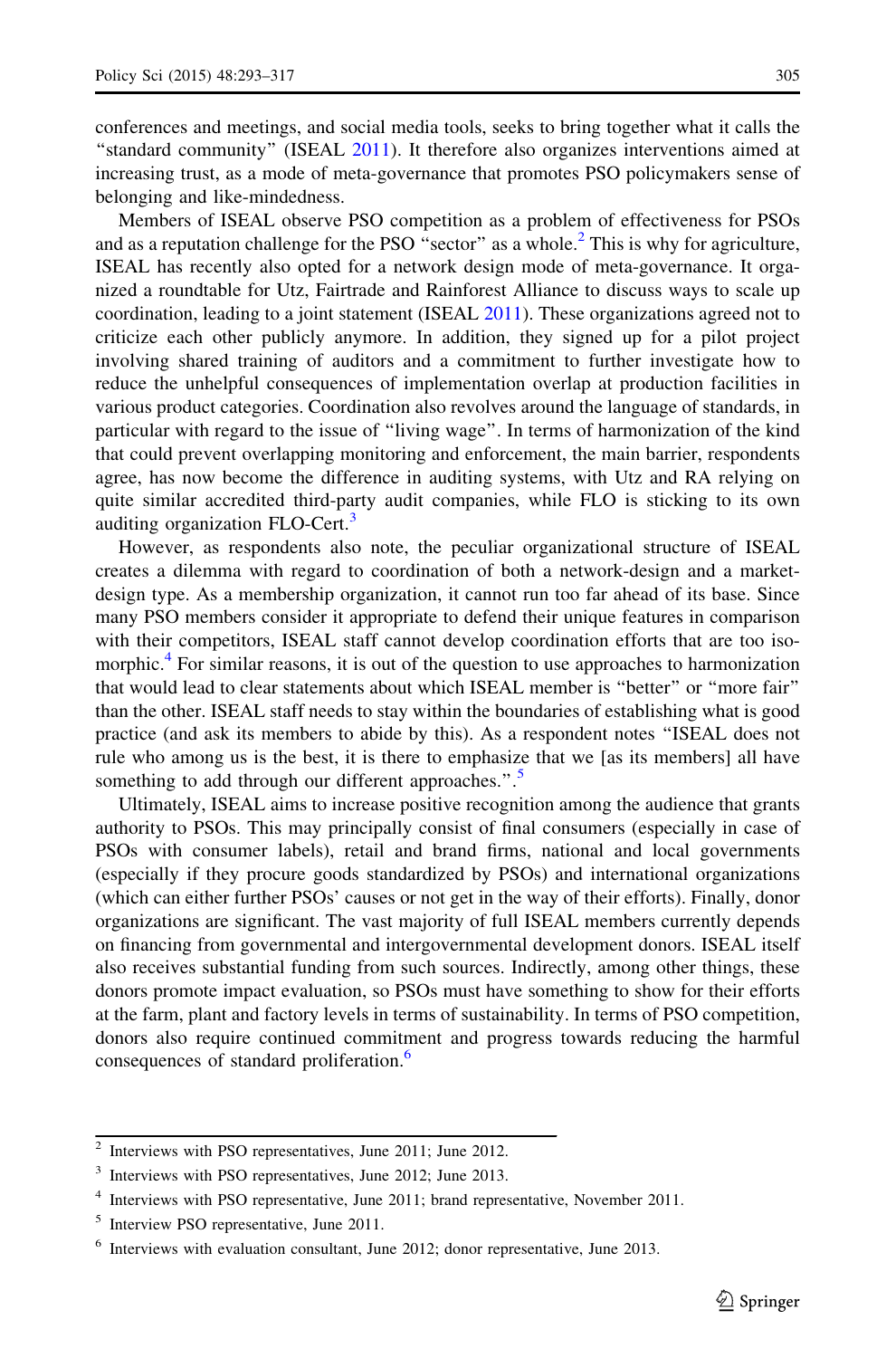#### Brand firms, standard professionals, baseline standards and scaling up

Baseline standards are new standards describing appropriate sustainability practices in production. What makes them a market-design mode of meta-governance efforts rather than merely PSOs, which are a first-order form of sustainability governance, is that they are established to influence existing relevant private standards and as such affect transnational private sustainability governance at large. Baseline standards describe the minimums that could be considered credible as they approach social and environmental standard setting for PSOs in a particular issue area and/or industry. They therefore on the one hand attempt to put a normative floor under voluntary retail and brand firm efforts towards sustainable agriculture. On the other hand, they offer an easier stepping stone to improve sustainability for farmers supplying to retailers and brands, compared to supplying under PSOs' stringent requirements. Baseline standards can thus prevent a race to the bottom in standards from going too low, while increasing the scope of sustainability standard compliance in an industry. As such it is also a form of meta-governance suited for actors concerned about widening the scope of governance, and hoping to facilitate wider uptake of private standards. Meanwhile, PSOs and their most enthusiastic CSO and business supporters might be concerned that firms adopt baseline standards as a stand-alone solution to sustainable production, reducing demand for existing PSOs that have more stringent standards.

Over the past 5 years, more firms owning food brands—including Unilever, Kraft, Sara Lee and Mars—have set targets for further scaling up of the number of products they offer that have been sourced as compliant with existing sustainability standards. Largely, this move is attributed to concerns about the future of their markets. As one brand representative notes:

This is an issue of supply chain security. We do not have to emphasize the moral aspect of it; it is about doing good business. Where will all our coffee and cocoa be when we need to sell it to expanding markets in Asia and Latin America?<sup>7</sup>

Brand firms are concerned that in the future, demand for food will not match supply because of a lack of arable land-sourcing grounds. Up to now, the land use of many suppliers to global brands has not always been in line with prevailing scientific recommendations for sustained agriculture. Moreover, climate change at the local level, which affects soil, water supply and more, may endanger the quality of land for agricultural purposes. In addition, farmers in Latin America, Asia and Africa may decide to use their land for other purposes than production for branded buyers. Sustainability standards are a solution to unsustainable agricultural practice, and a way to secure supplier–buyer relationships. This is because certification to a standard also has business advantages for suppliers:

For us, sustainability standards are also of use because they increase quality and yield of the product. The farmer is then also happy; he produces more and receives a higher price for it. $\frac{8}{3}$ 

Scaling up of sustainability standards by global food brands requires existing PSOs to efficiently move larger bulks of farmers and their lands through standardization and certification procedures so that they can source to these brands. This requires scaling up of agricultural extension services, easier access to preharvest financing for farmers in

Interview with brand association representative, November 2011.

Interview with brand representative, November 2011.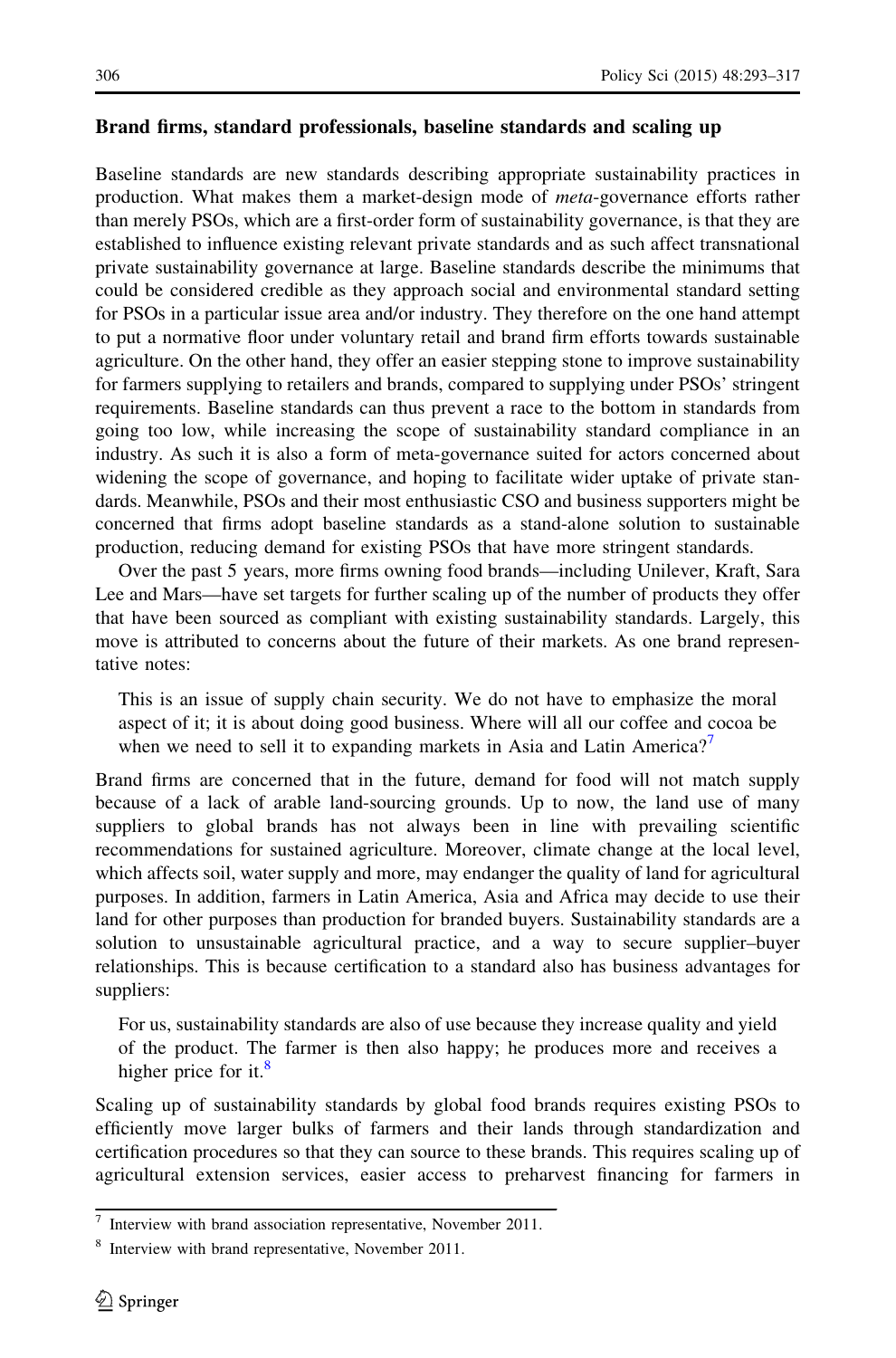developing countries, and more. But PSO competition is also a concern for brands. Multiple monitoring and enforcement by PSOs is inefficient and disturbs farm practices. Second, most PSOs demand that farmers contribute financially to the certification process, so multiple monitoring means multiple payments by farmers, and reduced farmer enthusiasm for certification by PSOs.<sup>9</sup>

As a result, global food brands push two agendas in terms of meta-governance that both serve the purpose of securing supply chains. First, brands seek the development of baseline standards. Such standards will make it possible for farmers to become certified more easily, at lower cost, according to standards that may substantially claim to do away with the most serious sustainability issues, while generating economic benefits for farmers. Such baseline standards could then potentially function as stepping stones for farms to subsequently graduate to more demanding certifications by Utz, RA or Fairtrade.<sup>10</sup> Second, brands want PSOs to coordinate through roundtables, and to find effective solutions to overlapping implementation quickly (to be discussed in next section).

In their quest for baseline standards, brands are aided by technical standards professionals. A veritable industry has emerged of professionals developing, monitoring and consulting on standards for technical and quality conformance assessment. These professionals are increasingly used for governance of production and services. The main international institution for developing and maintaining such standards is ISO. Over the past two decades, sustainability standards have remained outside of the sphere of influence of ISO and technical standards professionals. Sustainability standards emerged as a result of civil society and industry activity. Professional auditors were the only party occupying both standard worlds. Recently, however, ISO has also ventured into corporate responsibility issues by developing a social responsibility standard, SR 26000. This move is interpreted as part of an ambition for developing this niche for business standard setting further, so that standards professionals can engage further in standard setting, certification, accreditation and advisory services. $\frac{11}{11}$  Accordingly, baseline standard meta-governance now occurs in coffee and cocoa, discussed in two separate subsections below.

#### Coffee: roasters and baselines

In 2003, the German developmental agency GTZ (Gesellschaft für Technische Zusammenfassung, now GIZ) began a multi-stakeholder dialogue programme, to which it invited large coffee roasters, a host of CSOs and representatives of coffee growers from around the world. The aim was to discuss the establishment of a common baseline code of conduct that could function as a first step for the mainstream coffee industry towards a more sustainable supply chain. The Common Code for the Coffee Community (4C) emerged out of this programme.

Ever since its inception, there has been discussion about 4C's function. Is it a programme that sets a baseline for the coffee industry, aids all existing PSOs and functions as a stepping stone towards sustainability certification by Utz, Fairtrade and/or RA? Or, is it a competitor to PSOs? Is it a first-order type of governance, or a second-order type of metagovernance? Could brands use 4C as a lenient alternative to existing and substantially more demanding  $PSOs<sup>12</sup>$  These concerns remain today, as brands are presenting their numerical

<sup>9</sup> Presentation by Lucas Simons, Dutch Sustainable Trade Initiative (IDH), November 2011.

<sup>&</sup>lt;sup>10</sup> Interview note.

<sup>&</sup>lt;sup>11</sup> Interviews with ISEAL representative, June 2013; brand representative, June 2013.

<sup>&</sup>lt;sup>12</sup> Interviews with PSO representatives April 2011; 4C Representative, May 2011.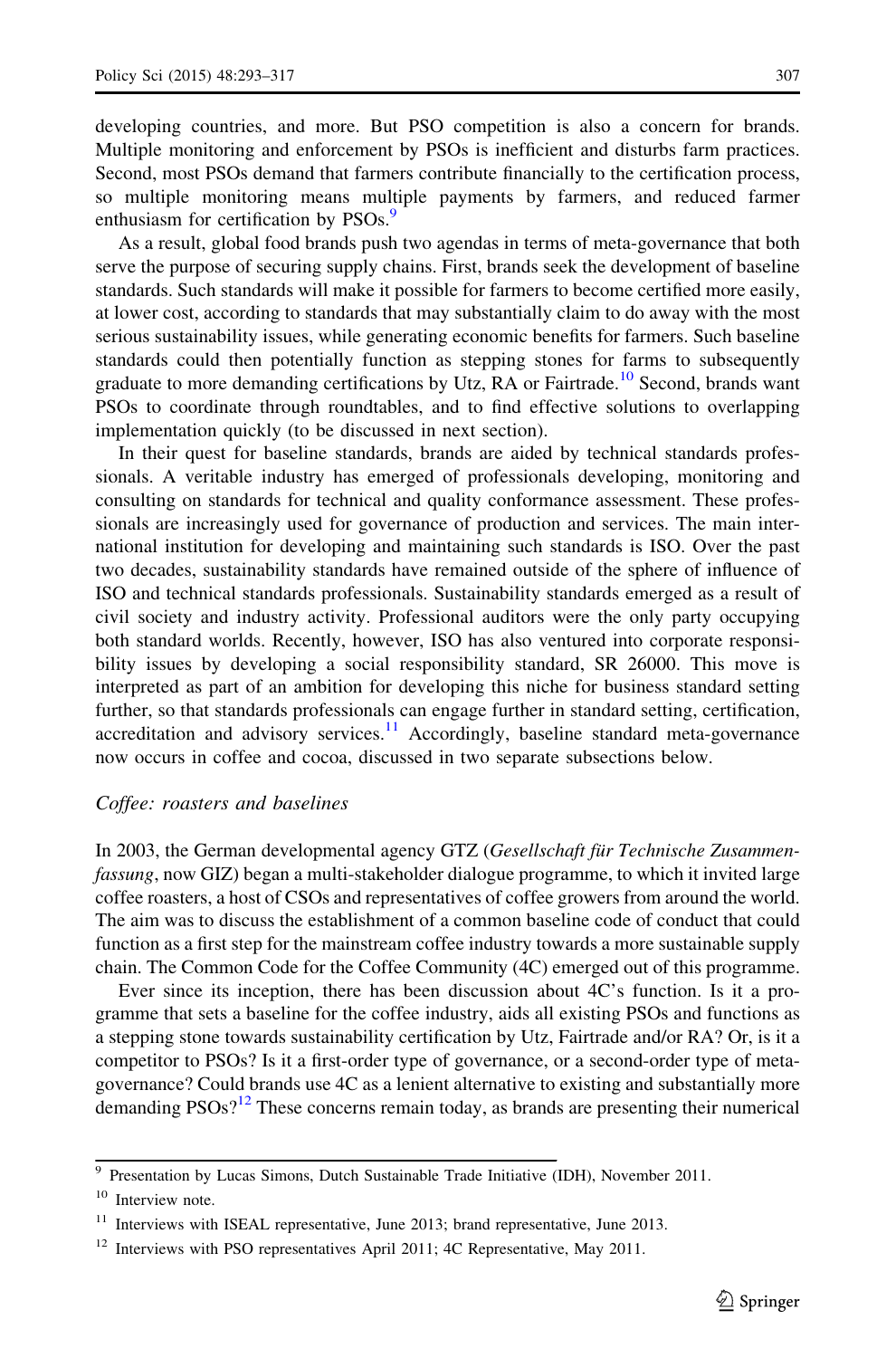targets for scaling up sustainability standards in their supply chains, and are including coffee verified by 4C as evidence of working towards that target.<sup>13</sup> For instance, notably Tchibo and Nestlé have made progress by verifying large amounts of coffee according to the 4C standard. By 2009, over 500,000 tons were 4C-certified by these two brands (Kolk [2011\)](#page-24-0). In comparison, for that year total worldwide Utz- and FLO-certified volumes were 306,000 and 165,000 tons, respectively.

4C does not opt for a model that would lead to certification of the facilities in which it has implemented its code. Code compliance is checked through ''verification'', not certification. Nor does 4C opt for a product label that would communicate to a consumer audience that coffee had been grown and traded sustainably. 4C is to remain a business-tobusiness approach between growers and industrial buyers, and 4C verification is a sign of compliance with a baseline.

4C, however, further fuelled concerns about it being a stand-alone standard (or a firstorder type of governance) for scaling up sustainability, rather than a meta-governor, when it became a member of ISEAL as a  $PSO<sup>14</sup>$ . This placed 4C on one level and in the same camp as PSOs. But through pilot projects with RA and Utz, and the involvement of coffeecertifying PSOs on its advisory board, 4C has emphasized the stepping stone character of its endeavour.<sup>15</sup>

By granting membership, ISEAL has been accommodating towards 4C. At the time that 4C was established, ISEAL did not yet have an established organization. 4C was developed through a multi-stakeholder decision-making process that was inclusive in terms of types of interests represented and the geographic scope of partners at the table. It was therefore difficult for other PSOs to argue with the procedural legitimacy of the 4C effort, no matter their concern with the possibly competitive implications of 4C's emergence. ISEAL has not produced any policy statements that promote or discourage the use of baselining as a tool for meta-governance as a result of the emergence of 4C.

On the basis of the discussion of events in coffee thus far, we might be tempted to consider the relationship between ISEAL and 4C not so much as rivalrous and politically contentious, but as complementary (although the relationship between 4C, and ISEAL members RA and FLO might be more complicated to define). And as such we may think of baseline standards and ISEAL's approach as mutually reinforcing (Zeitlin [2011](#page-25-0)), or each occupying their own niche (Abbott et al. [2013](#page-23-0)). However, as discussed below, ISEAL's position towards a new effort at baselining meta-governance for cocoa has been quite different. It shows an evolution in political positioning, revealing a tension between ISEAL and its members on the one hand, and emergent baseline standards on the other.

#### Cocoa: technical standard professionals and baselines

In 2011, the Danish Standards Foundation (DS) issued a tender for a European-level process for standardization of traceable and sustainable cocoa. This meant that the European Committee for Standardization (CEN) would start up a consultation process, researching the desirability and feasibility of such standards, and asking the opinion of its national standardization agency members (such as DS) and their stakeholders. CEN is the European counterpart to ISO, and as such is formally a nongovernmental organization; it

<sup>&</sup>lt;sup>13</sup> Interview with PSO representative, June 2013.

<sup>&</sup>lt;sup>14</sup> Interview with brand representative, October 2011.

<sup>&</sup>lt;sup>15</sup> Interview with 4C representative, May 2011; PSO representative, March 2011.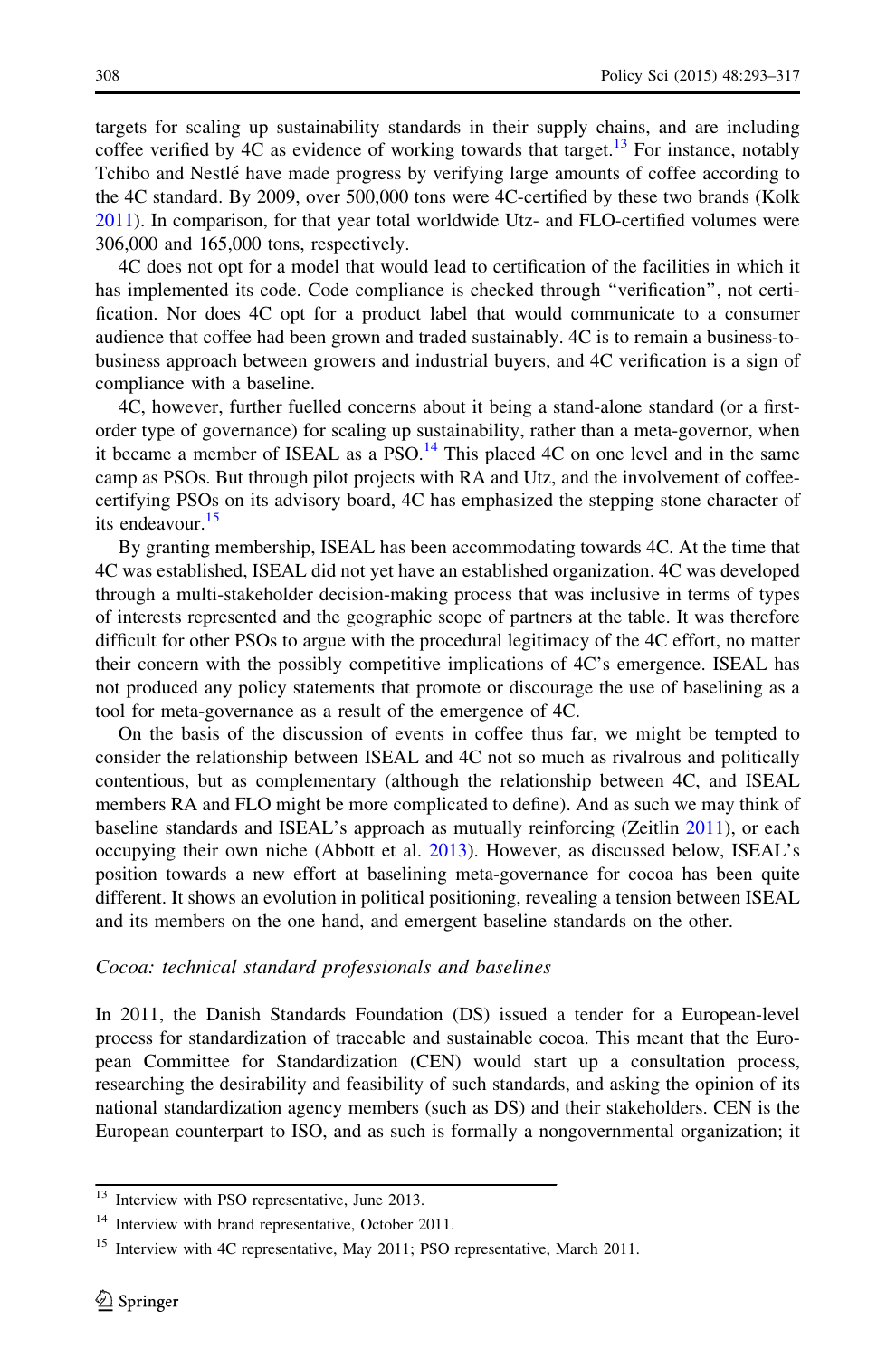is, however, the only organization mandated by the EU to develop private standards within its legal space (CEN [2012\)](#page-23-0).

Confusingly, DS claims that there is ''not yet a European or international standard for sustainable cocoa''. In its tender, it does recognize the existence of PSOs such as Utz and Fairtrade that focus on sustainable cocoa, but it claims that a European standard ''would complement these private […] schemes by presenting a broad and public consensus on the specific criteria most relevant to all stakeholders…and unify requirements for the cocoa supply chain". (DS [2011\)](#page-24-0) DS motivates the tender with reference to cocoa stakeholders that have communicated to DS that they are confused by standard fragmentation.

For this research, no interviewees were willing to verify on record that they were among the stakeholders offering input to DS, but all respondents consulted assumed that such input was given by chocolate brands. $\frac{16}{16}$ 

PSOs, in fear of yet another baseline standard, which, like 4C, could evolve into a semicompeting PSO, took action. On behalf of them, ISEAL publicly lobbied against the proposal, and issued a statement summing up the main perceived disadvantages of the CEN process: the creation of a standard that is less stringent than existing sustainability standards; the confinement of standardization to Europe, where cocoa is a globally produced and sold good; the development of a noninclusive standardization process; increased consumer confusion; and the diversion of attention and important resources of key stakeholders from the process of advancing sustainability in the industry. ISEAL therefore called upon industry and civil society to oppose the process (ISEAL [2012\)](#page-24-0).

However, CEN approved DS's proposal and began the standardization process in 2012, claiming that a sufficient number of its member national standard agencies saw merit in the effort. Defeated in preventing the CEN process, ISEAL and its member PSOs such as Utz and RA joined in the consultation process on standardization—together with most major chocolate brands, some farmers, and a set of CSOs—as designated cocoa stakeholders and experts. Given the status of CEN as EU standardizer and its perceived legitimacy among government policymakers and industry players, these groups want to be included in formulation of the new baseline standard.<sup>17</sup> According to the agreement among CEN and ISO, the final baseline standards, to be published at the end of 2015, will also be recognized as a new ISO standard. The standards will include criteria on sustainable production, trace-ability of products and appropriate conformity assessment (Steijn [2013](#page-25-0)).<sup>18</sup>

ISEAL's attempt to derail and stop meta-governance proliferation on behalf of its members has therefore failed. Currently, ISEAL is one of the parties giving input in a multi-stakeholder and multi-expert development process that will lead to meta-standards that functionally duplicate—but most likely slightly deviate from—its own effort to metagovern appropriate standard setting. And a concern for the future for ISEAL may be that whether other meta-governance attempts will emerge from the technical standards realm that may lead to duplicate meta-governance for other commodities. As such, the discussion of meta-governance in cocoa reveals that ISEAL does not welcome all new meta-

<sup>&</sup>lt;sup>16</sup> Cf. interviews with CSO representative, March 2012; PSO representative, June 2012.

<sup>&</sup>lt;sup>17</sup> Interview with PSO representative, May 2012.

<sup>&</sup>lt;sup>18</sup> Bitzer et al. ([2012\)](#page-23-0) claim that for the cocoa industry, the World Cocoa Foundation also functions as a meta-governor due to its ability to link different stakeholders and partnership efforts and its ability to disseminate information. They, however, emphasize that WCF should be seen as a facilitator, not as a coordinator, rule-setter or a meta-standardizer for the sector.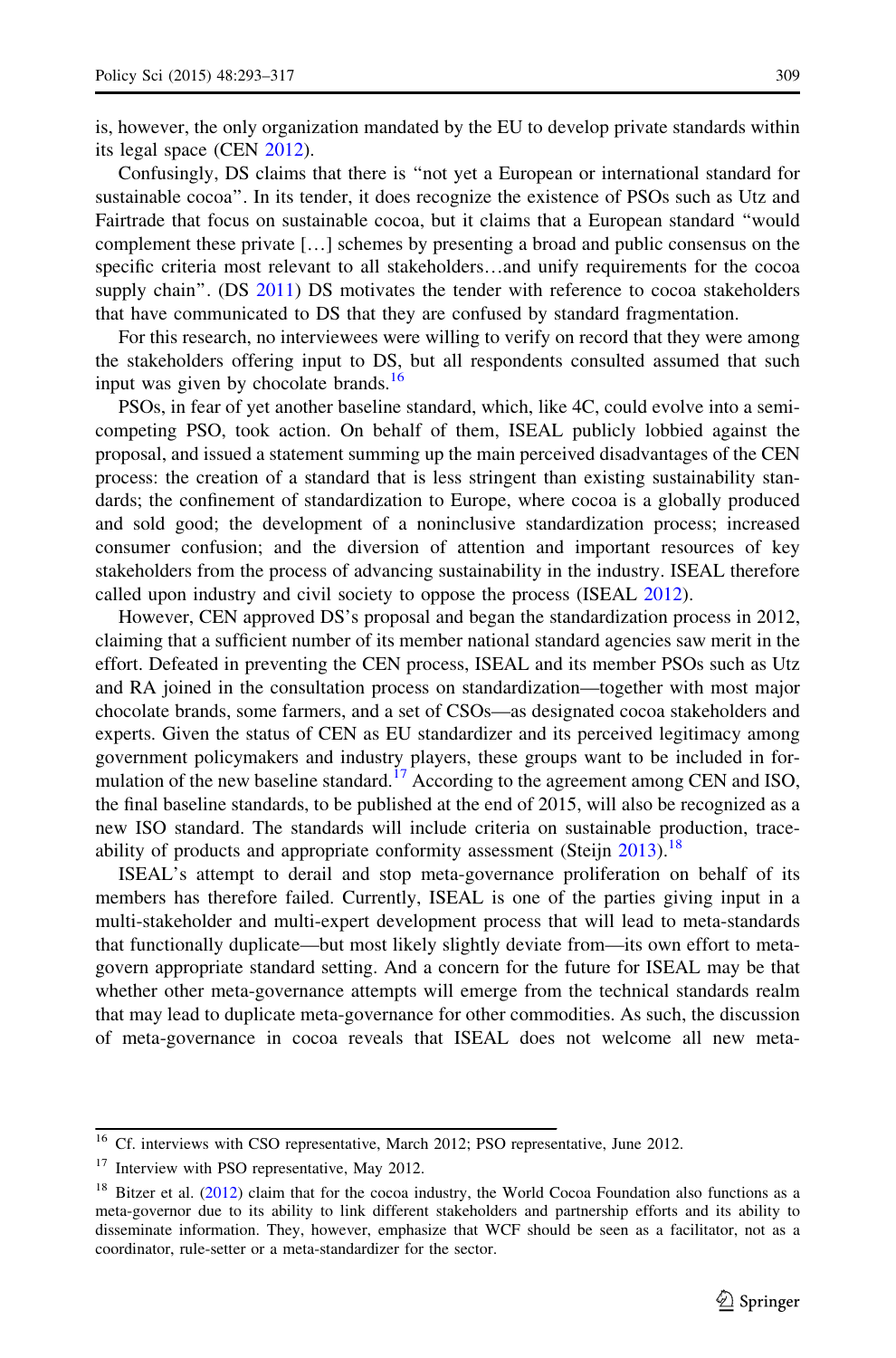governance initiatives with open arms. Contrary to expectations in literature that would interpret meta-governance as complementary (Abbot et al. [2013](#page-23-0); Zeitlin [2011](#page-25-0)), ISEAL may position itself strategically towards meta-governors with baselining ambitions, defending its own turf and the interests of its PSO members.

#### Brands and multiplicitous roundtabling

ISEAL includes the option of ''roundtabling'' as a network-design mode of meta-governance. In roundtable settings, representatives of PSOs debate what they can do to tackle problems of contradictory and overlapping implementation and duplicate costs for businesses being monitored and/or certified. The aim is to reduce overlapping PSO efforts, for instance, through joint training programmes of auditors, joint capacity-building programmes for producers seeking to get certified, mutual acceptance of audits and sharing of information of audit results. But ISEAL is not the only organization planning roundtables for PSOs. The emergence of a second roundtable effort can be explained by divergent interests of actors in scaling up sustainability of coffee. And the persistence with which actors promote their own version of roundtabling appears at odds with a rational problemsolving approach that would predict actors looking for efficiency and effectiveness in meta-governance.

The Dutch Sustainable Trade Initiative (Initiatief Duurzame Handel, IDH) is a product of an agreement signed by the Dutch government, civil society organizations and industry representatives in 2008. The aim is to scale up sustainability standard setting for international production. IDH is a discussion and experimentation forum addressing barriers to the scaling up of standards, including capacity building and the reduction in competition among PSOs. Different chapters of IDH focus on different sectors and their sustainability challenges. The participants within IDH chapters are predominantly brands, retailers and business interest groups, in collaboration with CSOs. IDH does not count PSOs among its participants, but is multi-stakeholder governed.

IDH was awarded a sizable sum of money (105 million euros) by the Dutch government, which it uses to match the additional equivalent investment of business players in scaling-up programmes (IDH [2012a](#page-24-0)). Because of this, IDH has suddenly become a sizable player in the European development aid funding market.

The discussion of a coffee programme within IDH began in 2009, and Dutch industry members adopted a global approach also involving Nestle´ and Kraft, together with developmental CSOs.<sup>19</sup> The IDH coffee programme is focused on harmonization of PSOs, as well as investment in capacity building in various coffee-growing regions, addressing climate change, and improving access to finance for growers (IDH [2012b\)](#page-24-0). PSO competition is addressed through a planned roundtable forum for PSOs. A key pressure mechanism here is the involvement of significant industry players; IDH should, according to one of its representatives, ''put these [standard] organizations in a room, lock the door, and not let them out until they agree." $^{20}$ 

Brand representatives promoting IDH consider ISEAL's approach to roundtabling to be slow and hesitant, in light of ISEAL's dependence on its members, and PSOs' emphasis on their autonomy and unique features.<sup>21</sup> Business respondents explain that, much like baseline standards, effective roundtabling suits their agenda of securing supply:

 $\frac{19}{19}$  Interviews with CSO representative, October, 2011; brand association representative, October 2011.

<sup>20</sup> Interview with IDH representative, October 2011.

<sup>21</sup> Interview with brand representative, October 2011.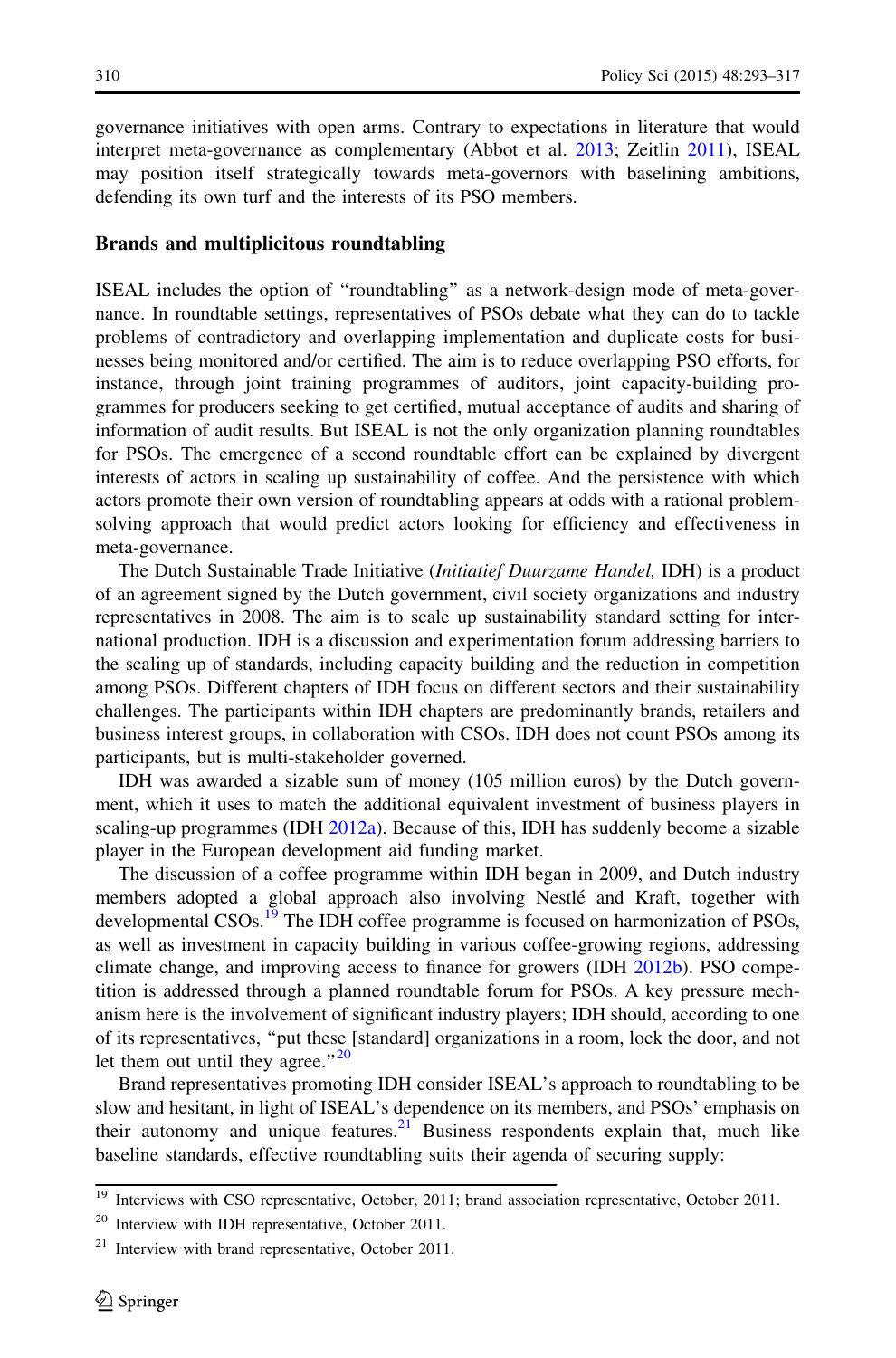If we want to increase the speed of certification of supply base, we find private standard organizations here to be the problem rather than the solution, because they each stick to their own programs and approaches. So they need to come to agreements that do away with inefficiencies and counter-incentives.<sup>22</sup>

And a different respondent notes:

I can understand why ISEAL would be moving slowly in terms of having standard setters adjust to each other. They are a standard setters' interest group after all, they need to protect their base. But we would like for things to move faster.<sup>23</sup>

The IDH programme began to roll out over the course of 2013. In addition to hosting the coffee programme, IDH also functions as a funder for some programmes of 4C initiator GTZ in scaling up of sustainability efforts. IDH also financially supports one of the competing PSOs focused on coffee, Utz. As a donor of PSOs, a partner for development agencies, and a contractor for consultants, IDH wields significant influence.

Industry players now have both 4C and IDH as meta-governance routes towards scaling up sustainability in their coffee supply chains. For PSOs, two roundtables have been planned: one in which their interest group is in the lead (ISEAL) and one in which industry players (and to a lesser extent CSOs) take charge of the PSO competition agenda.

Representatives of Fairtrade, Utz, RA and ISEAL respond to this by referring to ISEAL as the appropriate forum for organizing harmonization. ISEAL and Utz representatives, however, also refer to IDH—with regard to its capacity building and funding ability—as a helpful partner in moving sustainability in production chains forward.<sup>24</sup> Events surrounding IDH's coffee programme thus show that IDH on the one hand has complementary functions in meta-governance. But, next to this, IDH explicitly challenges ISEAL's metagovernance by offering a similar meta-governance instrument, for which its proponents claim it will do a better job than ISEAL. From a problem-solving perspective, this may be explained as a rational decision: actors prefer meta-governance initiatives that work best, and as a result this initiative then dominates over a less effective and efficient one. But, importantly, the claim to IDH's superiority in organizing roundtables is not technical nor economical. It has its roots in a political diagnosis of the strategic preference that ISEAL has for defending PSO's agendas, relative to the strategic position that multinational food brands have in speedy scaling of sustainability. For this reason being mindful of political contention in the interrelation between these two meta-governance efforts is arguably most appropriate in order to judge its further evolution.

#### Global retail, benchmarking and multiplicitous comparison

Major retailers have also adopted meta-governance strategies that pose a challenge to ISEAL's effort. Their approach to some extent duplicates some of ISEAL efforts, but operationalizes it in a manner leading to discomfort among some of ISEAL's members.

Rather than a direct concern for the sustainable future of the supply chain, most important drivers for engaging in meta-governance for retailers like Wal-Mart and Tesco are the expectations of the final consumer and the requirements of the law in consumer markets. If consumers or governments make particular demands about aspects of products,

 $\overline{22}$  Interview with brand representative, October 2011.

<sup>23</sup> Interview brand representative, October 2011.

<sup>&</sup>lt;sup>24</sup> Interviews with PSO representatives April 2012; May 2012; May 2012.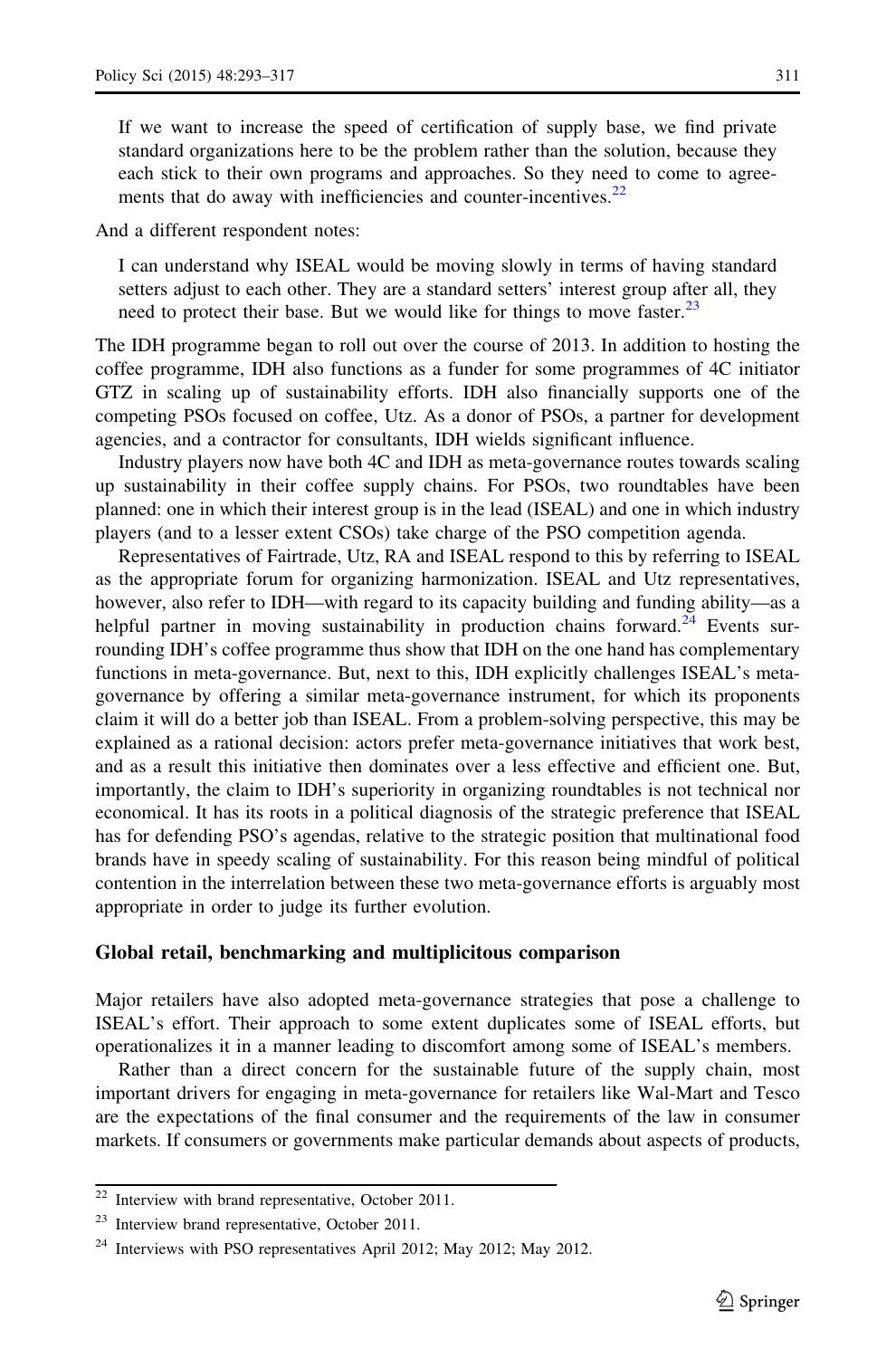retailers need to respond to them. They will seek to prevent reputation damage or litigation. Using PSOs' labels and certificates in their stores is a way to manage expectations. Proliferation of and competition between PSOs is a nuisance because this makes such expectation management difficult.<sup>25</sup>

The Global Social Compliance Programme (GSCP), the most important retail metagovernance vehicle for sustainability standards in food products, was developed within the CIES (Comité International d'Entreprises à Succursales), nowadays the Global Consumer Goods Forum, the global association of multi-product retailers. A few years prior to that, CIES members had set up an equivalence process exclusively for food safety standards, the Global Food Safety Initiative (GFSI). Firm representatives then proposed that CIES would pioneer the development of a similar model for sustainability issues in production.<sup>26</sup>

GSCP offers an equivalence process, a market-design approach for which PSOs are invited to go through an analysis of how their model compares to reference standards. This benchmarking exercise results in scores, making PSOs substantially comparable for outside audiences, which may decide how preferable a PSO is based on its conformity to or deviation from a reference standard. This means that businesses, CSOs, governments and other parties can decide to adopt or promote a PSO based on its score in the equivalence process. Second, by showing what PSOs have in common, parties that are dealing with the dilemma of standard multiplicity, such as buying firms, can more easily manage a diversity of sustainability requirements.

In the short term, benchmarking can thus reduce confusion. In the long run, benchmarking can also lead to a race to the top, enthusiasts claim. This is the case if PSOs seek to score better than their competitors in comparison with the reference standards. Important in the establishment of an equivalence process is the question of the substance of the different reference standards. The common assumption is that these have a baseline quality, but one may debate how high this bar is set. GSCP's programme starts with a selfassessment by PSOs, and continues with a review of the self-assessment by an external expert. GSCP is now governed by among others Migros, Carrefour and Wal-Mart (GSCP [2009\)](#page-24-0).

The publication of the first reference document, containing a code for labour practice, led to criticism of activist groups, pointing at inconsistencies in the provisions on freedom of association, wages and working hours (CCC [2007](#page-23-0)). The assurance aspect of the reference tools is also less specific than the ISEAL standard of good practice.

The GSCP has been underway since 2006, a point in time when ISEAL was still developing its meta-standards for good practice. GSCP is a project of large retailers, who are key business partners of ISEAL's members. Very few brands or PSOs can do without the cooperation of these retailers, which cater to a sizable part of the end consumer market.<sup>27</sup> Because of this, ISEAL has not been belligerent towards GSCP.

For the first 3 years, it was not evident how GSCP would intervene in sustainability standard setting. What was evident was that global, powerful retailers were involved, in a development process largely excluding CSOs and that Wal-Mart, not known for its impressive sustainability track record, was among the initiators. This raised suspicion of a hijacking of standards by powerful business giants.<sup>28</sup> "They are afraid of us", a

<sup>25</sup> Interview with retail representative, June 2012.

<sup>&</sup>lt;sup>26</sup> Interview with retail representative, July 2012.

<sup>&</sup>lt;sup>27</sup> Interview PSO representative, June 2013; Interview GSCP representative, July 2012.

<sup>&</sup>lt;sup>28</sup> Interview with CSO representative, October, 2011; PSO representative, May 2011.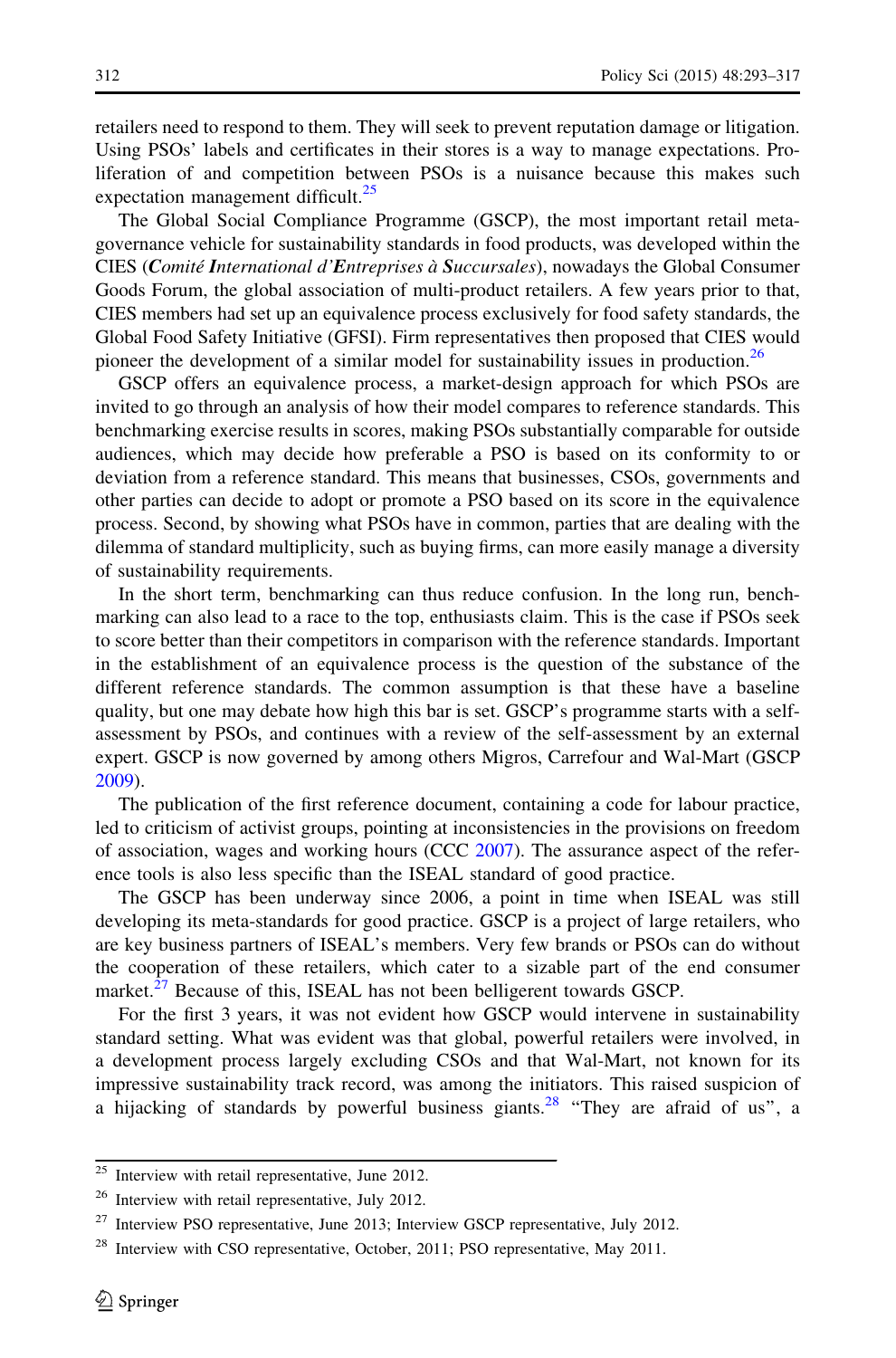global retail firm representative involved in GSCP quips, referring to ISEAL and its members. "They dread transparency, and the demands for it made by such crucial players like us".<sup>29</sup>

ISEAL and its members have reservations about other organizations ranking or scoring their efforts at governance relative to each other. For this reason, ISEAL members have for instance issued a press statement denouncing a comparative analysis by a German magazine which concluded that Fairtrade was more ''fair'' than competing standard organizations because of the price premium policy for farmers (Joint Response [2012\)](#page-24-0). As representative of all its members, it is ISEAL's task to state that this position is too simplistic.

In the recent past, initiators of GSCP have reached out to ISEAL to discuss possible cooperation. Institutional linkage between both organizations would ensure that all ISEAL members would go through the equivalence process, while ISEAL would then be able to influence the set-up of GSCP. As such, ISEAL and GSCP could then become complementary and mutually reinforcing. But significantly, in light of the doubts of ISEAL's members described above, ISEAL has declined this offer.<sup>30</sup> More recently, ISEAL and GSCP agreed to a more modest partnership. Their initial measurement and classification of standards of PSOs would come from a shared source, the International Trade Centre.<sup>31</sup> After that, the GSCP meta-standards would guarantee retail recognition of the PSO. ISEAL is meanwhile developing its own standard comparison tool that shows how PSOs score according to different indicators of PSO credibility, without leading to generic end rankings (ISEAL [2013b](#page-24-0)). Note how retail recognition and PSO credibility are apparently judged by different meta-standards. The result is multiplicity in measurements and benchmarks, as one PSO respondent notes:

I get asked so often to inform a third party of how [my PSO] compares to competitors. This is really a lot of work, it drains resources. I also have to trust that this third party will use the info to create a fair and balanced comparison.[…] But what happens if a different standard setter gives false information to this third party, and comes out as more fair or strict or more compliant in the measures than [my PSO]? With ISEAL's work I know this won't happen, but with others I'm not sure.<sup>32</sup>

In sum, if problem-solving considerations had predominantly driven actor behaviour, or if convergent social-ideational dynamics had structured interaction among meta-governance policy makers, coordination among GSCP and ISEAL could have resulted. Instead, GSCP and ISEAL exist side by side, making similar demands on PSOs and their business participants at the same time, using similar modes of meta-governance, albeit using different meta-standards and instruments. Differences among (and lack of appetite for coordination between) meta-governors are motivated by a different diagnosis of the problem. This diagnosis has its roots in diverging political agendas: protecting individual PSO interests versus serving retailer compliance strategies.

 $\overline{29}$  Interview, June 2012.

<sup>&</sup>lt;sup>30</sup> Interview with GSCP representative, July 2012.

<sup>&</sup>lt;sup>31</sup> ISEAL and GSCP joint presentation, ISEAL Conference, London, June 2013.

<sup>&</sup>lt;sup>32</sup> Interview PSO representative; and with another PSO representative, June 2013.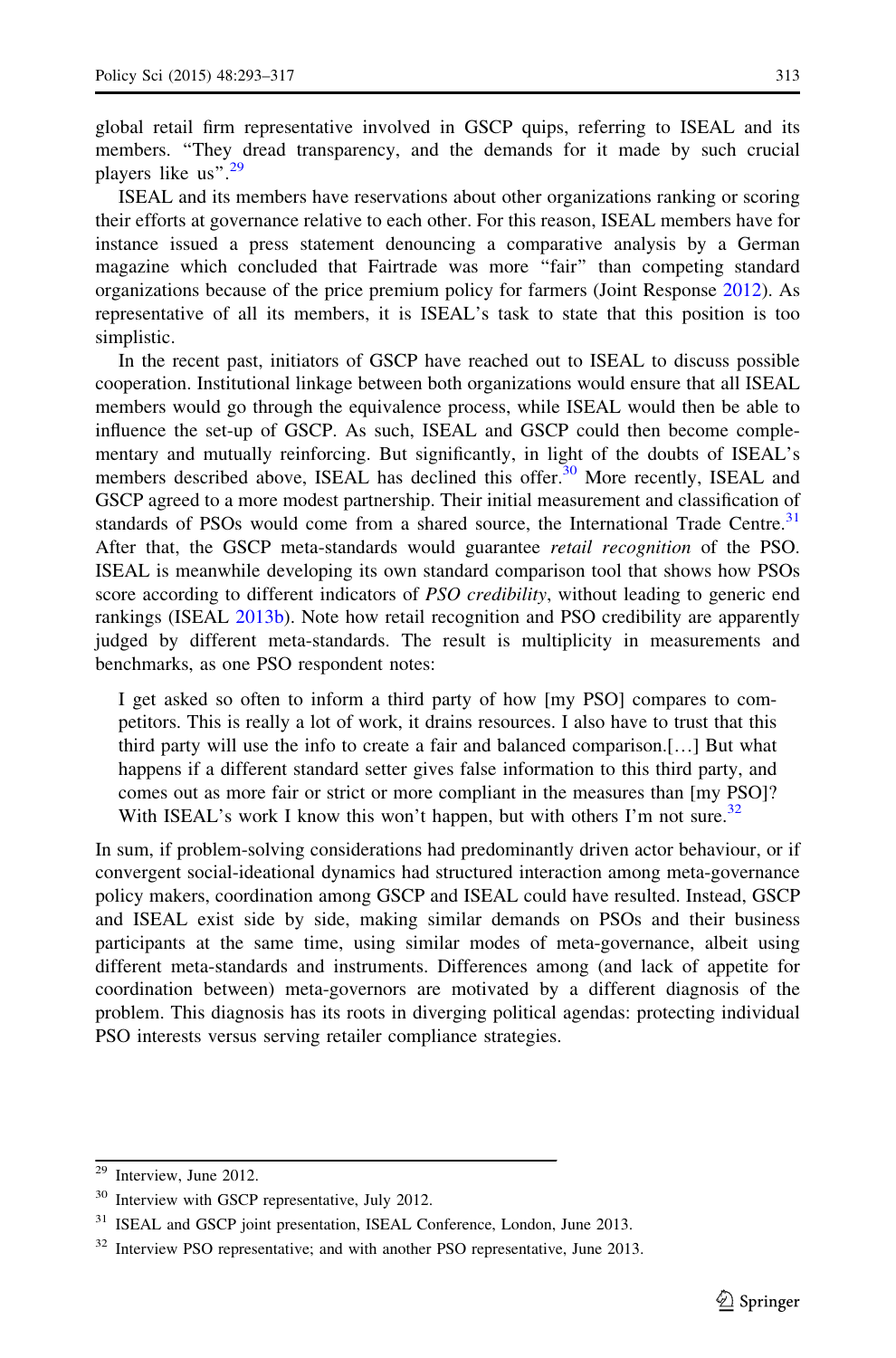#### <span id="page-22-0"></span>Conclusion

This paper has focused on meta-governance of coordination problems among competing PSOs that govern sustainable practices across borders. This meta-governance, as identified in the literature, is peculiar because it is predominantly performed by nongovernmental actors. But contrary to assumptions in existing studies, it is not determined by a single nongovernmental meta-governor (ISEAL). Rather, meta-governance is performed by a multitude of overlapping and sometimes inconsistent meta-governance initiatives, which mostly focus on quite similar modes of meta-governance, combining network-design with market-design instruments.

This paper has sought to explain this phenomenon of nongovernmental meta-governance multiplicity and duplicity. Prevailing theories of PSO interactions have difficulty accounting for this phenomenon. This is because meta-governance initiatives often discard the option of convergence, coordination or efforts at creating complementarity among themselves, which would be what problem-solving-focused and sociological-ideationally focused studies would predict.

Meta-governance initiatives are developed by actors with different positions in production chains and different priorities in PSO coordination, and therefore also different approaches within modes of meta-governance, which they seek to govern among a coalition of likeminded actors. Retailers therefore create their benchmark programmes in consideration of final markets, while brands pursue scaling up strategies with an eye on supply chain security, and PSOs pursue standards for appropriate standard setting to boost their credibility and external support. The result for PSOs is overlapping meta-governance through dissimilar meta-standards (such as GSCP and ISEAL), complex positioning towards varying baseline standards (such as CEN and 4C), and a struggle over whether brands or PSOs get to organize roundtable coordination.

This study therefore implies that for accurate depiction of meta-governance in transnational private sustainability governance specifically, it is important to take into account the interactive and dynamic effects of multiple and overlapping meta-governance efforts. Second, if scholars are interested in examining the political dimensions of metagovernance in this issue field, they should extend their attention to a variety of metagovernance efforts in order to uncover varying interests, coalitions, struggles and trade-offs in the design and re-design of meta-governance efforts.

The paper therefore speaks to the broader public policy literature on meta-governance by confirming that nongovernmental meta-governance exists, but that it quickly proliferates, and therefore could possibly lay the seeds of its failure. Self-governed meta-governance of self-governance possibly may reproduce rather than address coordination problems among governance arrangements. This may be the case even if most actors agree on the appropriate modes for meta-governing these coordination problems. This implies that there remain significant variations within these modes of meta-governance to which actors may respond more or less favourably. The paper therefore also makes a case for a more political view of meta-governance evolution within and across various modes of meta-governance.

In focusing on five initiatives interacting in agricultural chains, and zooming in on the significance of these interactions for two commodities, this paper merely describes and explains the tip of the iceberg in terms of existing meta-governance and interactions. The descriptive findings on meta-governance multiplicity are relevant for all commodity groups in sustainable agriculture, and may also extend beyond this sector, particularly since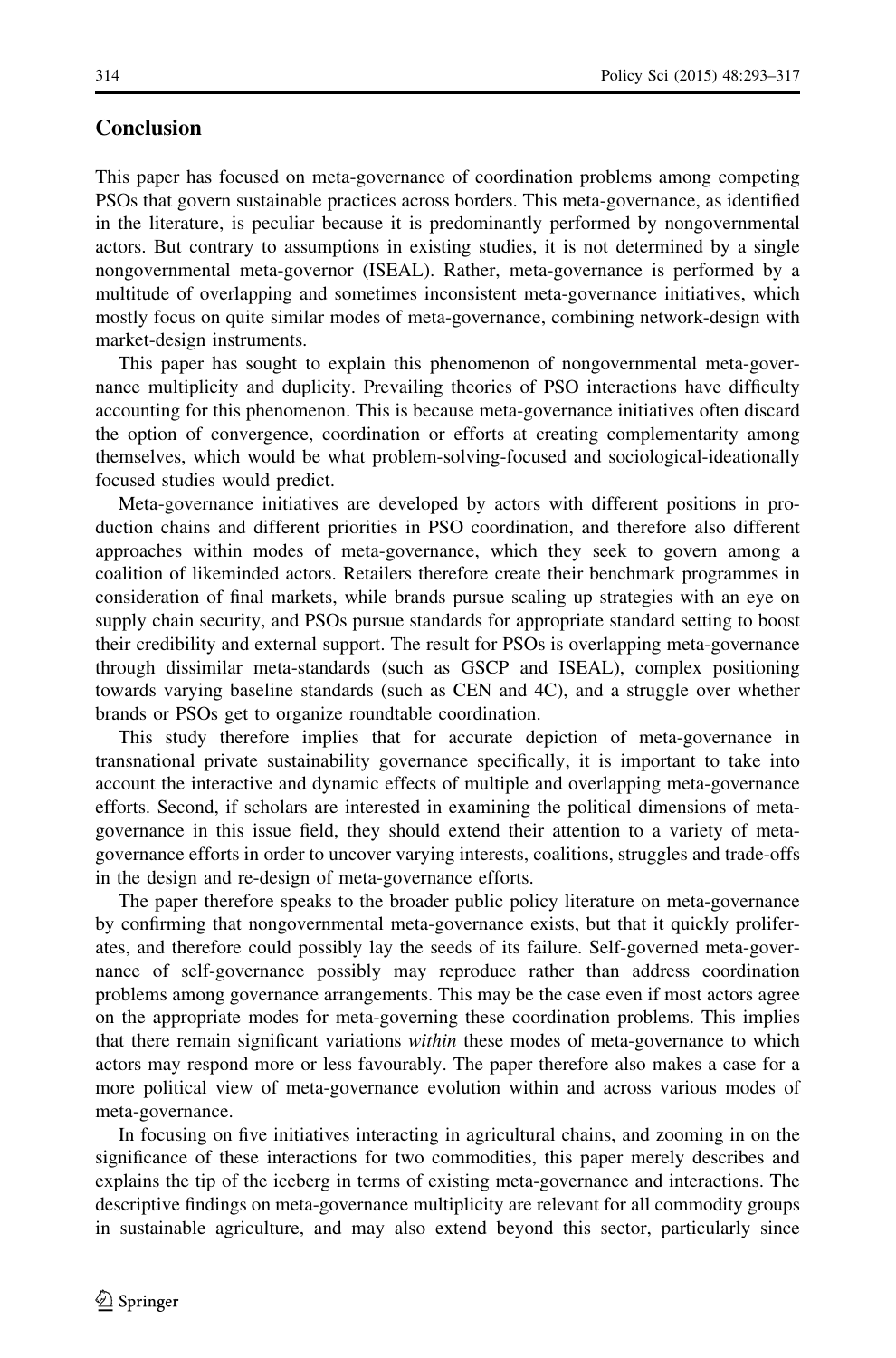<span id="page-23-0"></span>ISEAL, IDH and GSCP have a multi-industry focus. As the causal ambition has been to generate theory, the explanatory findings of the study of dynamics in cocoa and coffee serve as findings for these commodities, and as propositions for future research, focusing on meta-governance of private sustainability standards in other sectors. And beyond the field of sustainability issues, the paper offers inspiration for propositions on meta-governance of economic practices crossing jurisdictional borders, which may have nongovernmental meta-governance multiplying, and a varied set of actors and interests engaging in governance. This may include food safety governance, with the complex dynamic between GFSI and GlobalGAP.

Another issue for further study might be how the interactions among meta-governors in transnational private sustainability governance will evolve in the near future. Will ISEAL become further de-centered as a meta-governor or will it gain a more prominent position relative to other meta-governors? Will multiplicitous meta-governance succeed in increasing coordination among players? The approach and findings of this paper can inform further study on this subject.

Acknowledgments A previous draft of this paper was presented at the International Studies Association Annual Meeting in San Francisco, CA, April 4 2013 and at the University of Amsterdam PETGOV seminar, September 2013. I thank particularly Tim Bartley, Jessica Green, Alex Voicu and Jonathan Zeitlin for comments. This paper has also greatly benefited from comments by the editors of and blind peer reviewers for Policy Sciences. Part of the data gathering of this research was financed through a Jean Monnet Fellowship at the Robert Schuman Centre for Advanced Studies of the European University Institute.

Open Access This article is distributed under the terms of the Creative Commons Attribution 4.0 International License (http://creativecommons.org/licenses/by/4.0/), which permits unrestricted use, distribution, and reproduction in any medium, provided you give appropriate credit to the original author(s) and the source, provide a link to the Creative Commons license, and indicate if changes were made.

#### **References**

- Abbott K. W., Green, J. F., & Keohane, R. O. (2013). Organizational ecology in world politics: Conference paper, international studies association, San Francisco, April 2013.
- Alter, K. J., & Meunier, S. (2009). The politics of international regime complexity. Perspectives on politics, 7(1), 13–24.
- Auld, G. (2010). Assessing certification as governance: Effects and broader consequences for coffee. The Journal of Environment and Development, 19(2), 215–241.
- Auld, G. (2014). Confronting trade-offs and interactive effects in the choice of policy focus: Specialized versus comprehensive private governance. Regulation and Governance, 8(1), 126–148.
- Bartley, T. (2003). Certifying forests and factories: States, social movements, and the rise of private regulation in the apparel and forest products fields. Politics and Society, 31(3), 433–464.
- Bartley, T. (2007). Institutional emergence in an era of globalization: The rise of transnational private regulation of labor and environmental conditions. American Journal of Sociology, 113(2), 297–351.
- Bernstein, S. (2011). Legitimacy in intergovernmental and non-state global governance. Review of International Political Economy, 18(1), 17–51.
- Biermann, F., Pattberg, P., van Asselt, H., & Zelli, F. (2009). The fragmentation of global governance architectures: A framework for analysis. Global Environmental Politics, 9, 14–40.
- Bitzer, V., Glasbergen, P., & Leroy, P. (2012). Partnerships of a feather flock together? An analysis of the emergence of networks of partnerships in the global cocoa sector. Global Networks, 12(3), 355–374.
- CCC. (2007). Letter to CIES and GSCP. Clean clothes campaign, Amsterdam. Accessed on file November 24, 2007.
- CEN. (2012). About us. European committee for standardization, Brussels. [https://www.cen.eu/cen/](https://www.cen.eu/cen/AboutUs/Pages/default.aspx) [AboutUs/Pages/default.aspx](https://www.cen.eu/cen/AboutUs/Pages/default.aspx). Accessed April 5, 2012.
- Derkx, B., & Glasbergen, P. (2014). Elaborating global private meta-governance: An inventory in the realm of voluntary sustainability standards. Global Environmental Change, 27, 41–50.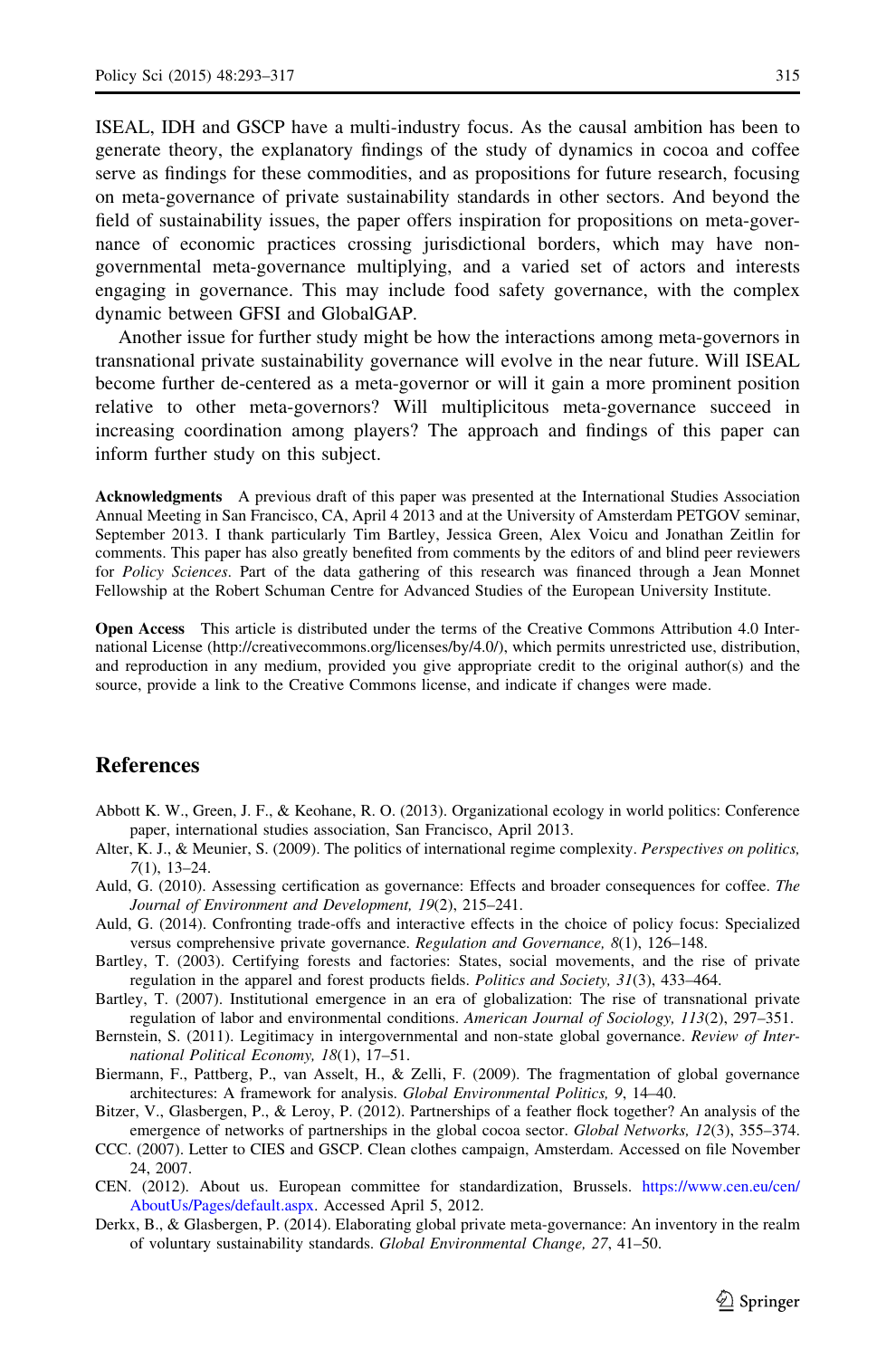- <span id="page-24-0"></span>Dingwerth, K. (2008). Private transnational governance and the developing world: A comparative perspective. International Studies Quarterly, 52(3), 607-634.
- Dingwerth, K., & Pattberg, P. (2009). World politics and organizational fields: The case of transnational sustainability governance. European Journal of International Relations, 15(4), 707–743.
- DS. (2011). Traceable and sustainable cocoa. Danish Standards Foundation, Copenhagen. [www.](http://www.standardsproposals.bsigroup.com/Home/1072) [standardsproposals.bsigroup.com/Home/1072.](http://www.standardsproposals.bsigroup.com/Home/1072) Accessed April 11, 2012.
- Fransen, L. (2011). Why do private governance organizations not converge? Governance, 24(2), 359–387.
- George, A. L., & Bennett, A. (2005). Case studies and theory development in the social sciences. Cambridge, MA: MIT Press.
- Gereffi, G., Humphrey, J., & Sturgeon, T. (2005). The governance of global value chains. Review of International Political Economy, 12(1), 78–104.
- Gerring, J. (2007). Case study research: Principles and practices. Cambride, MA: Cambridge University Press.
- Glasbergen, P. (2011). Mechanisms of private meta-governance: An analysis of global private governance for sustainable development. International Journal of Strategic Business Alliances, 2(3), 189–206.
- GSCP. (2009). GSCP boards. Global Social Compliance Programme, Issy-les-Moulineaux. [http://www.](http://www.ciesnet.com/1-wweare/1.4-committees/gscpboards.asp) [ciesnet.com/1-wweare/1.4-committees/gscpboards.asp.](http://www.ciesnet.com/1-wweare/1.4-committees/gscpboards.asp) Accessed February 3, 2010.
- Gulbrandsen, L. H. (2014). Dynamic governance interactions: Evolutionary effects of state responses to non-state certification programs. Regulation and Governance, 8(1), 74–92.
- IDH. (2012a). What we do. Initiatief Duurzame Handel, Utrecht. [http://www.idhsustainabletrade.com/what](http://www.idhsustainabletrade.com/what-we-do)[we-do.](http://www.idhsustainabletrade.com/what-we-do) Accessed March 12, 2012.
- IDH. (2012b). Coffee. Initiatief Duurzame Handel, Utrecht. [http://www.idhsustainabletrade.com/coffee.](http://www.idhsustainabletrade.com/coffee) Accessed July 16, 2012.
- ISEAL. (2011). Joint agreement. International social and environmental accreditation and labelling Alliance. <http://www.isealalliance.org/resources>. Accessed April 3, 2011.
- ISEAL. (2012). Proposal to elaborate a new CEN standard on cocoa. International social and environmental accreditation and labelling Alliance. [http://www.isealalliance.org/resources/iseal-cocoa-cen-submisison.](http://www.isealalliance.org/resources/iseal-cocoa-cen-submisison) Accessed May 3, 2012.
- ISEAL (2013a). Global agreement on how to identify credible ecolabels. International social and environmental accreditation and labelling Alliance. [http://www.isealalliance.org/online-community/news/](http://www.isealalliance.org/online-community/news/global-agreement-on-how-to-identify-credible-ecolabels) [global-agreement-on-how-to-identify-credible-ecolabels.](http://www.isealalliance.org/online-community/news/global-agreement-on-how-to-identify-credible-ecolabels) Accessed June 15, 2013.
- ISEAL. (2013b). Sustainability standards comparison tool. International social and environmental accreditation and labelling Alliance. [http://www.isealalliance.org/sites/default/files/SSCT%20Fact%20Sheet%](http://www.isealalliance.org/sites/default/files/SSCT%20Fact%20Sheet%20Revised%2011.13.pdf) [20Revised%2011.13.pdf](http://www.isealalliance.org/sites/default/files/SSCT%20Fact%20Sheet%20Revised%2011.13.pdf). Accessed December 13, 2013.
- Jenkins, R. (2002). The political economy of codes of conduct. In R. Jenkins, R. Pearson, & G. Seyfang (Eds.), Corporate responsibility and labor rights: Codes of conduct in the global economy (pp. 13–30). London: Earthscan.
- Jessop, B. (2003). Governance and meta-governance: On reflexivity, requisite variety and requisite irony. In H. P. Bang (Ed.), Governance as social and political communication (pp. 101–116). Manchester: Manchester University Press.
- Jessop, B. (2011). Metagovernance. In M. Bevir (Ed.), Handbook of governance (pp. 106–123). London: Sage.
- Joint Response to Okotest article. (2012). [https://www.utzcertified.org/en/newsroom/utz-in-the-news/](https://www.utzcertified.org/en/newsroom/utz-in-the-news/26582670-2012-08-07-15-30-40) [26582670-2012-08-07-15-30-40](https://www.utzcertified.org/en/newsroom/utz-in-the-news/26582670-2012-08-07-15-30-40). Accessed March 3, 2013.
- Keohane, R. O., & Victor, D. G. (2011). The regime complex for climate change. *Perspectives on Politics*, 9(1), 7–23.
- Kolk, A. (2011). Mainstreaming sustainable coffee. Sustainable Development,. doi[:10.1002/sd.507](http://dx.doi.org/10.1002/sd.507).
- Kollman, K., & Prakash, A. (2002). EMS-based environmental regimes as club goods: Examining variations in firm-level adoption of ISO 14001 and EMAS in UK US and Germany. Policy Sciences, 35(1), 43–67.
- Loconto, A., & Fouilleux, E. (2013). Politics of private regulation: ISEAL and the shaping of transnational sustainability governance. Regulation and Governance. doi:[10.1111/rego.12028.](http://dx.doi.org/10.1111/rego.12028)
- Marx, A., & Wouters, J. (2014). Competition and cooperation in the market of voluntary sustainability standards. UNFSS Discussion papers. [https://ghum.kuleuven.be/ggs/publications/working\\_papers/](https://ghum.kuleuven.be/ggs/publications/working_papers/new_series/wp131-140/wp135-marx-wouters.pdf) [new\\_series/wp131-140/wp135-marx-wouters.pdf.](https://ghum.kuleuven.be/ggs/publications/working_papers/new_series/wp131-140/wp135-marx-wouters.pdf) Accessed April 22, 2014.
- Mutersbaugh, T. (2005). Fighting standards with standards: Harmonization, rents, and social accountability in certified agrofood networks. Environment and Planning A, 37(11), 2033–2051.
- Overdevest, C. (2010). Comparing forest certification schemes: The case of ratcheting standards in the forest sector. Socio-Economic Review, 8, 47–76.